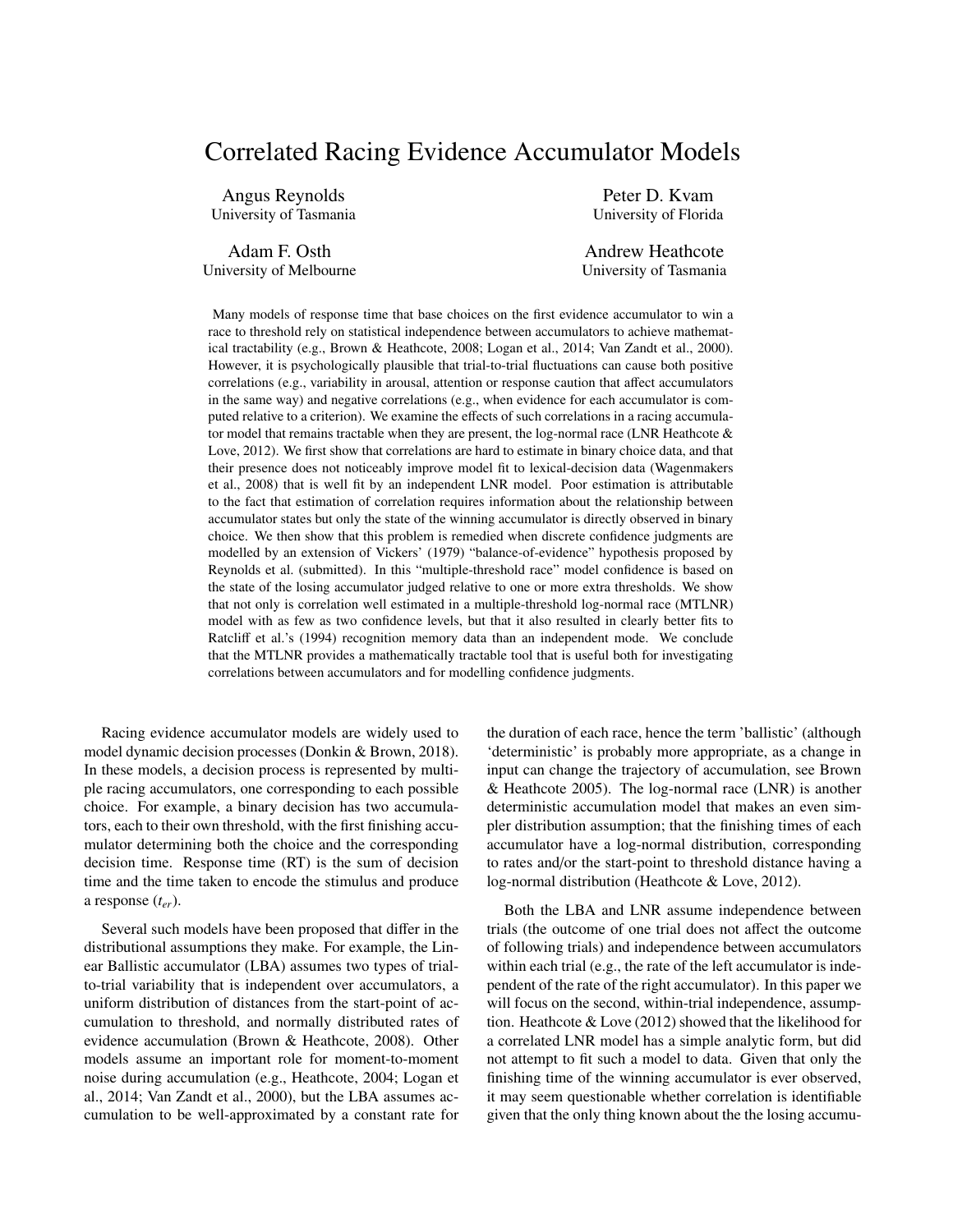lator is that its evidence total is less than that of the winner when it reached threshold.

In first section of this paper we define and apply the correlated LNR model to the same binary lexical-decision (word vs. nonword) data that was fit by Heathcote & Love (2012) with an independent LNR. We demonstrate that the correlation parameter is indeed difficult to identify in such binary choice data. Heathcote & Love demonstrated that in order to model errors that are as fast or faster than correct responses, variability in the finishing time of the the accumulator that matches the stimulus (i.e., the accumulator that corresponding to the correct choice for a given stimulus) must be smaller than for the mismatching accumulator (i.e., the accumulator corresponding to the wrong choice). We show that estimating a correlation is particularly difficult in this case, because its effects can be closely mimicked by unequal variance in an independent model.

In the second section of this paper we show the parameters of the correlated LNR are identifiable when participants give confidence ratings that are modeled using an extension of Reynolds et al.'s (submitted) multiple-threshold instantiation of "Balance of Evidence" theory (Vickers, 1979). In this extension, the choice is determined, as in a standard choice race model, by the first accumulator to cross its choice threshold. Confidence is determined by the evidence total of the losing accumulator relative to thresholds placed below its choice threshold. We show that a correlated LNR model of this type provides a good fit to recognition-memory data with confidence ratings (Ratcliff et al., 1994). We also show that in this setup correlations are identifiable even in the difficult unequal-variance case.

First, however, we motivate our analysis by discussing how different evidence-accumulation models are affected by within-trial correlations and what psychological mechanisms might cause either positive or negative correlations.

## Psychological Mechanisms Causing Correlation

The issue of correlation has perhaps not been of much concern to evidence-accumulation modellers because it is not relevant for the most popular account, the diffusion (DDM, Ratcliff, 1978). The diffusion has only a single accumulation process and the input to that process can be conceptualized as the difference in evidence for the two alternatives. This means that the effect of differences in evidence correlations can be fully accommodated by differences in the diffusion model's trial-to-trial rate variability parameter. Indeed, there is a large class of models with correlated parameters that are equivalent to the diffusion model (Bogacz et al., 2006). In contrast, racing accumulator model like the LBA and LNR, and non-deterministic versions such as racing single-barrier diffusion models that assume trial-to-trial variations in parameters (Leite & Ratcliff, 2010; Logan et al., 2014; A. Osth & Farrell, in press), are sensitive to the effects of such correlations, and hence to the effects of the psychological mechanisms causing correlations that we now discuss.

In racing evidence accumulation models one of the chief motivation for independence in accumulation rates, start points, or thresholds across accumulators is mathematical simplicity. Assuming independence results in likelihood functions that are easy to derive and that can be quickly computed analytically. Additionally, even in the simple case of binary choice, which will focus on in this paper, being able to separately consider the matching and mismatching accumulator makes interpreting parameter estimates much simpler. The matching accumulator is only affected by evidence for a correct response and its starting point and threshold, and the mismatching accumulator only by evidence for the incorrect response and own starting point and threshold. Further, even if an independence assumption does not represent the data generating process it can be the case that parameter estimates for the independent model remain useful, and they may even be preferable if there is a sufficient payoff in terms of estimation properties (see van Ravenzwaaij et al. 2017 for a similar argument with respect to trial-to-trial variability in the diffusion model).

However, there are a range of mechanisms that could potentially cause the rates of both accumulators to rise and fall together (i.e., a positive correlation), or for one to rise when the other falls, or vice versa (i.e., a negative correlation). Negatively correlated rates can arise when judging a uni-dimensional stimulus (*x*) against a stimulus criterion (*c*), such as classifying all perceptual stimuli above the criterion as "big" and all those below as "small" (Leite & Ratcliff, 2011; White & Poldrack, 2014). If the input to the "big" accumulator is  $x - c$ , and to the "small" accumulator  $c - x$ , the two inputs will be perfect negatively correlated. A less than perfect, but still negative, correlation would ensure if there were also an independent addition of noise to each accumulator (see Brown et al., 2008, for a related example).

Positive correlations can result if trial-to-trial fluctuations in attention or arousal scale evidence-accumulation rates by the same amount in all accumulators. In the cognitive literature the idea that attention has a variable "sensitivity" or "gain" is part of both older theories, such as the spotlight theory of visual attention (e.g., Posner & Boies, 1971) and more recent work, such the Prospective Memory Decision Control theory of dual-task costs in prospective-memory paradigms (Boag et al., 2019). The normalization framework that is prominent within the neurosciences (Carandini & Heeger, 2011) also features the idea of a broadly-tuned gain or signalboost mechanism. Often, there is also overlapping activation between neural populations coding evidence for different alternatives in a choice set, such as when the alternatives are have some similarity because they share some common features or fall along an ordinal scale. Such similarity has been suggested to translate into positive correlations in rate across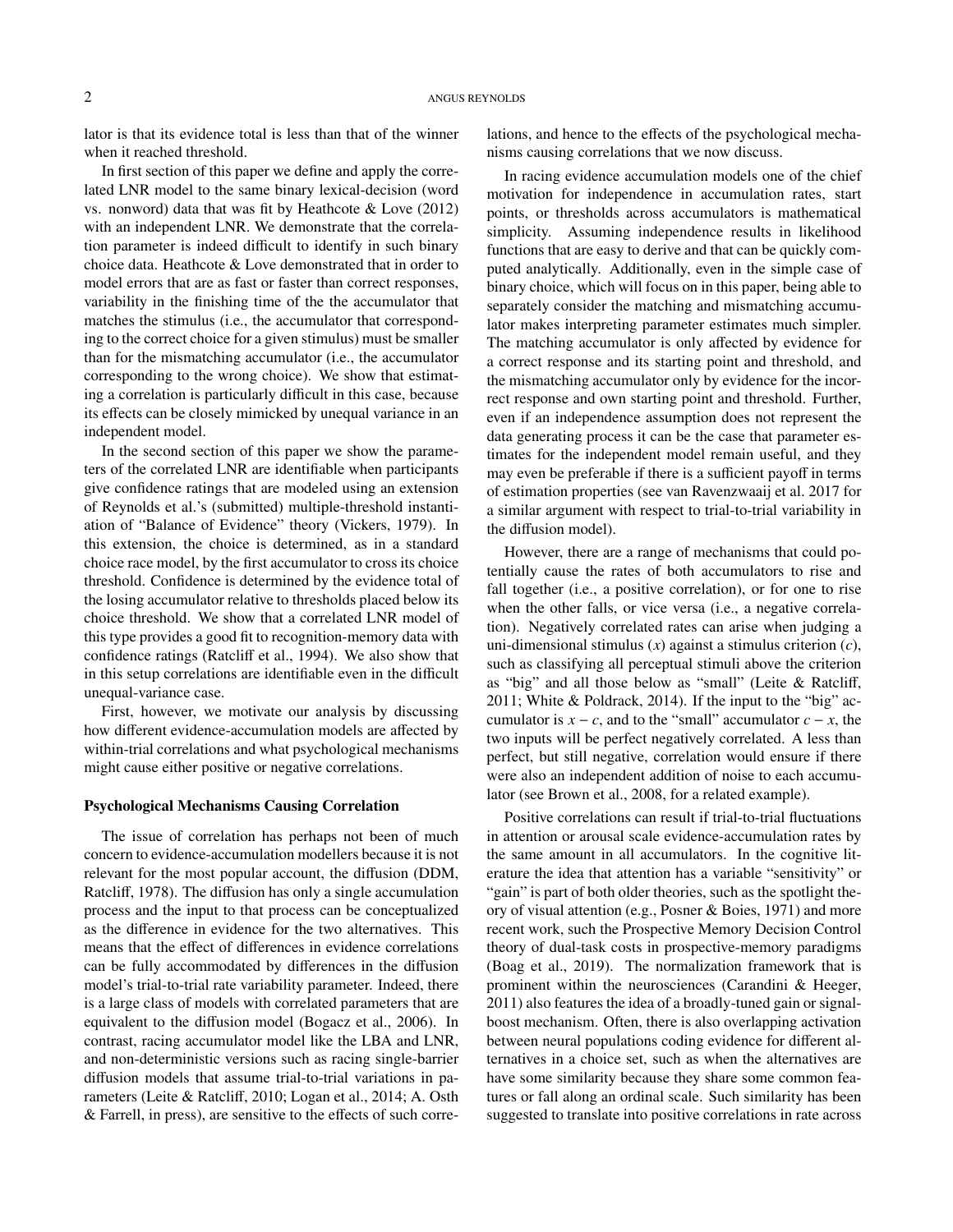accumulators (see Figure 8 of Kvam, 2019).

Factors inducing positive and negative correlations could be simultaneously present, so that the resulting overall correlation between rates for each accumulator will represent their aggregate effect, which could be positive, negative, or even approximate independence. Some factors that potentially cause positive correlations in rates, such as trial-to-trial fluctuations in arousal, could also cause positive correlations in evidence thresholds. For example, a less cautious setting (i.e., a higher start point and/or lower threshold for both accumulators) when arousal is higher. Positive correlations could also be associated with post-error slowing, which has been explained as occurring due to increased response caution in order to increase accuracy (e.g., Dutilh et al., 2013). In the LNR separate effects of rates and the distance between accumulation start-points and thresholds are not identifiable. Hence, the aggregate effect of all of the various potential factors causing correlations in variables that affect accumulation is reflected in the binary choice case in a single correlation. Our aim in this paper is to explore the properties of this single correlation in the LNR, leaving the more difficult investigation of the different underlying causes to later research.

## The Log-normal Race

The LNR assumes log-normal distributions for evidence accumulation rates and for start-point to threshold differences. The ratio of two log-normal distributions is also lognormal, so these two components are non-separable and we are left with a log-normal distribution of threshold-crossing times for each accumulator. Hence, for simplicity we will refer to the rates with the understanding that they can also reflect effects on the distance between start points and thresholds. In particular, we will address the log-rate, as the logarithm is normally distributed, and so it is fully characterized by its mean and variance (i.e., the  $log-mean,\mu$  and  $log$ variance,  $\sigma^2$ ). Further, when we refer to accumulators as<br>having equal or unequal variances we mean the log-variance having equal or unequal variances we mean the log-variance.

The outcome of a log-normal race is the minimum of two or more log-normal distributions, one driven by each alternative. The minimum or maximum of multivariate normal distributions has been extensively studied and we can use these results to implement correlated accumulator models. The minimum of correlated bivariate normals can be described analytically as a function of normal CDFs and PDFs. Nadarajah & Kotz (2008) describes various useful results for the maxima and minima of bivariate normal distributions. Since the logarithmic function is monotonic, these results apply directly to the log of  $RT - t_{er}$ , which we will refer to as decision time.

Consider a bivariate normal distribution:  $[X_1, X_2] \sim$  $MVN(\mu, \Sigma)$  with vector of  $\mu = [\mu_1, \mu_2]$  and covariance matrix  $\Sigma = \begin{pmatrix} \sigma_1^2 & \rho \sigma_1 \sigma_2 \\ \rho \sigma_1 \sigma_2 & \sigma_2^2 \end{pmatrix}$  $\rho \sigma_1 \sigma_2 \quad \sigma_2^2$ If  $Z = min(X_1, X_2)$  (i.e., the winning time)

then the probability density function of Z is

$$
g(Z) = g_1(Z) + g_2(Z) \tag{1}
$$

where each function on the right hand side are defective densities for either minimum. For example, the integral of  $g_1(Z)$ over the real number line gives the proportion of the time *X*<sup>1</sup> is the minimum.

To use as an LNR model we take the above formula and make Z the log of decision time. Sometimes the minimum of the bivariate normal could be non-identified, such as when know decision time but not which response is the minimum. When we do know this, we do not need to take the sum of each equation, but can instead focus on the the equation that relates to the appropriate response. We can also plot each equation separately to represent correct and error RT densities.

$$
g_1(Z) = \frac{1}{\sigma_1} \phi \Big( \frac{Z - \mu_1}{\sigma_1} \Big) * \Phi \Big( \frac{\rho (Z - \mu_1)}{\sigma \sqrt{1 - \rho^2}} - \frac{Z - \mu_2}{\sigma \sqrt{1 - \rho^2}} \Big) \tag{2}
$$

$$
g_2(Z) = \frac{1}{\sigma_2} \phi \Big( \frac{Z - \mu_2}{\sigma_2} \Big) * \Phi \Big( \frac{\rho (Z - \mu_2)}{\sigma_2 \sqrt{1 - \rho^2}} - \frac{Z - \mu_1}{\sigma_1 \sqrt{1 - \rho^2}} \Big) \quad (3)
$$

The functions  $\phi$  and  $\Phi$  represent the PDF and the CDF of the standard normal distribution, respectively.

Basu & Ghosh (1978) showed that the distribution of the minimum uniquely determines the bivariate distribution, except for the trivial case where the first and second elements of the bivariate distribution switch places. Since our RT data is identified with a choice, this trivial case can be ignored. This means that there is no exact mapping from the pair of defective densities in the independent case to the correlated case, although as we show very close approximations are possible.

As described in Heathcote & Love (2012), the likelihood corresponding to each defective density can also be written as a product of log-normal densities and survival functions. If *f* and *S* are the probability density function and survival function (1-CDF) of log-normal distributions respectively, the likelihood of the first accumulator winning with decision time (dt) is:

$$
L_1(dt) = f(dt|\mu_1, \sigma_1^2) \times S(dt|\mu_2 + \rho \frac{\sigma_2}{\sigma_1}(\ln(dt) - \mu_1), (1 - \rho^2)\sigma_2^2).
$$
\n(4)

The equation for an independent LNR simplifies to.

$$
L_1(dt) = f(dt|\mu_1, \sigma_1^2) \times S(dt|\mu_2, \sigma_2^2).
$$
 (5)

We fit the LNR model using these likelihoods in a hierarchical Bayesian framework using Differential Evolution-MCMC sampling (Ter Braak, 2006; Turner et al., 2013) as implemented in the R software DMC (Heathcote et al.,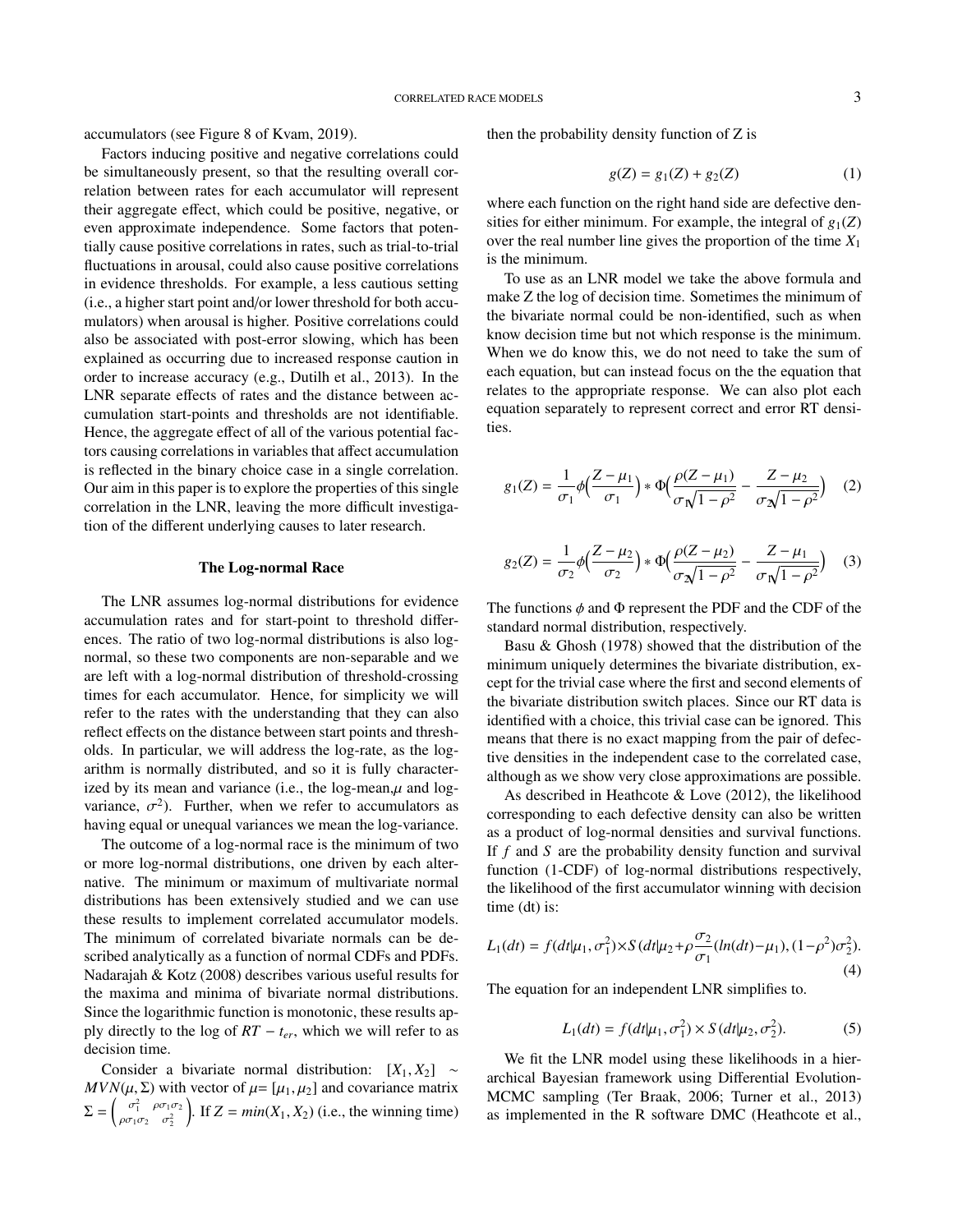2019). We used sampled a linear transformation of the logistic function  $(\lambda(x) = 1/(1 + e^{-x}))$  of the correlation pa-<br>rameter so that samples could range over the real line, then rameter so that samples could range over the real line, then transformed them back to (-1,1). To allow for unequal variances and enforce diagonal dominance of the covariance matrix (i.e., covariance cannot exceed the variance of either accumulator), the minimum of the ratio of the two  $\sigma$  values,  $c = min(\frac{\sigma_1}{\sigma_2}, \frac{\sigma_2}{\sigma_1})$ , is used as a scale factor, so the linear transformation is  $2c(\lambda(\rho)-c)$ . Other details of the fitting methods<br>and priors are provided in supplementary materials. The data and priors are provided in supplementary materials. The data sets and code to perform the fits is available at osf.io/4hn7p/

An LNR model with equal match and mismatch accumulator variance can be motivated from the negative correlation mechanism described previously. Suppose that the two stimulus types to be classified produce subjective values distributed on a log-scale of  $S_1 \sim N(\mu_1, \sigma_1^2)$  and  $S_2 \sim N(\mu_1, \sigma_1^2)$ <br>that are transformed into the evidence values that determine that are transformed into the evidence values that determine log-rates by comparison to a criterion on the log scale, *c*, where typically  $\mu_1 < c < \mu_2$ , so that  $E_1 \sim c - S_1$  and  $E_2 \sim S_2 - c$ . Hence, for stimulus 1 the log-rate for the matching accumulator is  $r_{match} \sim N(c - mu_1, \sigma_1^2)$  and for the mismatching accumulator  $r_{min} \sim N(u_1 - c \sigma_1^2)$ the mismatching accumulator  $r_{mismatch|1} \sim N(\mu_1 - c, \sigma_1^2)$ .<br>Similarly for stimulus 2,  $r_{mix} \sim N(\mu_2 - c, \sigma_1^2)$  and for Similarly for stimulus 2,  $r_{match|2} \sim N(\mu_2 - c, \sigma_2^2)$  and for the mismatching accumulator  $r : \mu_2 \sim N(c - \mu_2, \sigma_2^2)$  In the mismatching accumulator  $r_{mismatch|2} \sim N(c - \mu_2, \sigma_2^2)$ . In hoth cases the matching and mismatching accumulators have both cases the matching and mismatching accumulators have equal variance and a perfect negative correlation. This will also be the case if the criterion has a normal distribution, but the magnitude of the negative correlation will approach zero if independent criterion samples apply to each accumulator. If the same criterion sample applies then it will also reduce, and can even become positive if the criterion variance is large enough.

Unequal variance between matching and mismatching accumulators can occur if variability in log-rates differs as a function of the average degree of match. For example, Ratcliff et al. (2018) suggested trial-to-trial rate variability increases with the mean, which would result in greater variance for the matching than mismatching accumulator (assuming above chance accuracy). Heathcote & Love (2012) suggested that the mismatching accumulator might have more variance—the pattern they found in their fit of the independent LNR to the data from Experiment 1 of Wagenmakers et al. 2008)—if a template-matching process produces evidence (and hence the log-rate) for each response, such that a poorer match producing outputs that are not only weaker but also more variable.

Using the equation for the minimum of a bi-variate normal, we can predict the accuracy of a response given the decision time and how this varies with the relative variances of matching and mismatching accumulators. If we make  $g_1(Z)$ the correct response and  $g_2(Z)$  the error, the estimated accuracy at time t is  $\frac{g_1(t)}{g_1(t)+g_2(t)}$ . An equal variance model predicts that accuracy is highest for short decision time and decreases

with increasing decision time, and so that error tend to be slower than correct responses, as is usually observed when accuracy is emphasized over speed. If the matching accumulator is more variable, initially same decrease in accuracy occur, but this can then reverse at longer decision times. Finally, if the mismatching accumulator has a higher variance, then it is possible to have accuracy increase with decision time and hence to predict that errors are faster than correct response, as can occur when speed is emphasized over accuracy.

We note one final point about the correlated LNR germane to modeling response confidence. The balance-of-evidence hypothesis states that confidence is proportional to the difference in the evidence totals (and hence the log-rates) of the two accumulators. If the log-rates are perfectly negatively correlated then there is a perfect negative relationship between decision time and the evidence-total difference (and hence confidence). That is, there is no overlap in decision time for different levels of confidence. However, as the magnitude of the correlation decreases so does the the link between confidence and decision time, so when there is a perfect positive correlation there is no relationship. Before addressing confidence data, we first compare the fit of the independent and correlated LNR models to Wagenmakers et al.'s (2008) binary-choice lexical-decision data (. For brevity, we call the independent LNR the ILNR and the correlated LNR the CLNR.

#### Fitting Binary Choice Data

Wagenmakers et al.'s (2008) lexical-decision task required participants to classify high, low and very-low frequency words and non-words. As shown in Figure 1, instructions emphasizing the speed of responding produced faster errors than instructions that emphasized the accuracy of responding, particularly for the easier conditions (i.e., highfrequency words and non-words) and for faster responses (i.e., the  $10^{th}$  percentile of the RT distribution).

We first compared the best unequal-variance ILNR model from (Heathcote & Love, 2012) with an equal-variance CLNR model with the same number (34) of parameters.The latter model had half of its  $\sigma$  parameters replaced by correlation parameters. Additionally a simpler CLNR model with only one correlation parameter was fit. According to the DIC (Deviance Information Criterion) model-selection criterion Spiegelhalter et al. (2002) the ILNR model provided the best fit ( $DIC = -20535$ ), the most complex CLNR model fared worst ( $\text{DIC} = -19378$ ), and its less complex version was intermediate but still much worse ( $DIC = -19764$ ). Figures 1 and 2 graphically illustrate the fits; the correlated model is clearly unable to fit the fast errors that occur in speed-emphasis conditions.

We performed a cross-fit simulation study (i.e., fitting one model to data simulated from another como to exam-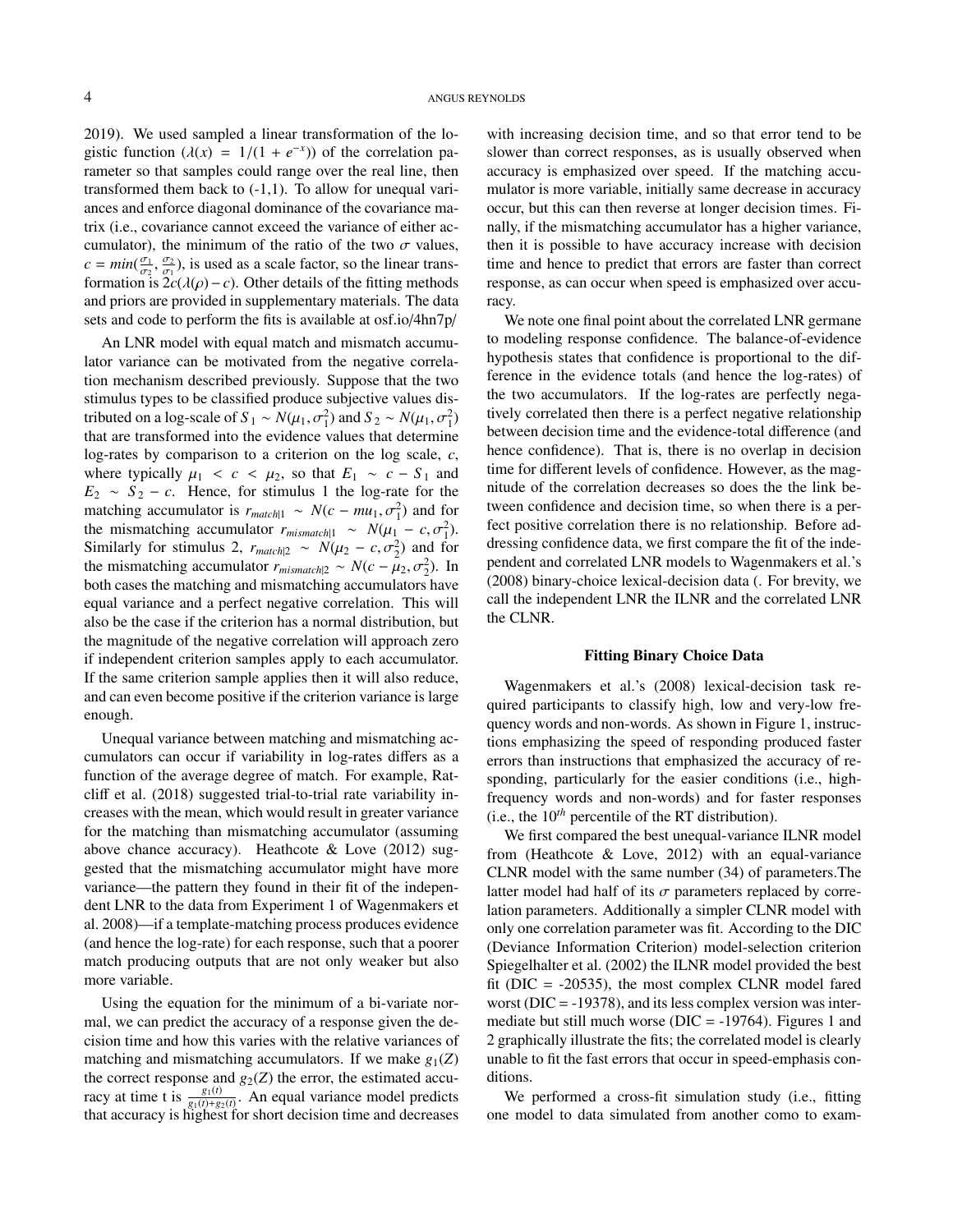

*Figure 1*. Binary choice fits with 95% credible intervals for the ILNR model. hf = high-frequency word, lf = low-frequency word, vlf = very-low frequency word, nw = non-word.

ine del)mparinckryg model mimithe ILNR model with the CLNR model with the same number of parameters. Based on the posterior means from the fits of each model to the original data for each of the 17 participant, we simulated a large number of trials (19200, 10 times as many as in the original data) in order to investigate approximately asymptotic estimation performance. We then fit both models to these simulations to compare the ability of one model to mimic the other's data. Results are presented in supplementary materials in the form of post-predictive plots comparing defective RT CDFs of the simulated data to fits. The ILNR model was able to match the simulated CLNR model almost exactly, but the CLNR model could not so closely match the simulated

ILNR data. This suggests that with the same number of parameters, an unequal-variance ILNR is more flexible than an equal-variance CLNR model, at least when it must account for faster errors.

Finally, we fit a model with both unequal variance and a single correlation parameter. This model had a better DIC than any previous model, although the improvement was not large ( $DIC = -20553$ ) and visual inspection of the fit (see supplementary materials) revealed no noticeable improvement. Estimates of the difference between match and mismatch accumulator variance were greatly reduced relative to the ILNR model. However, there was very little updating between the prior and posterior density for the correlation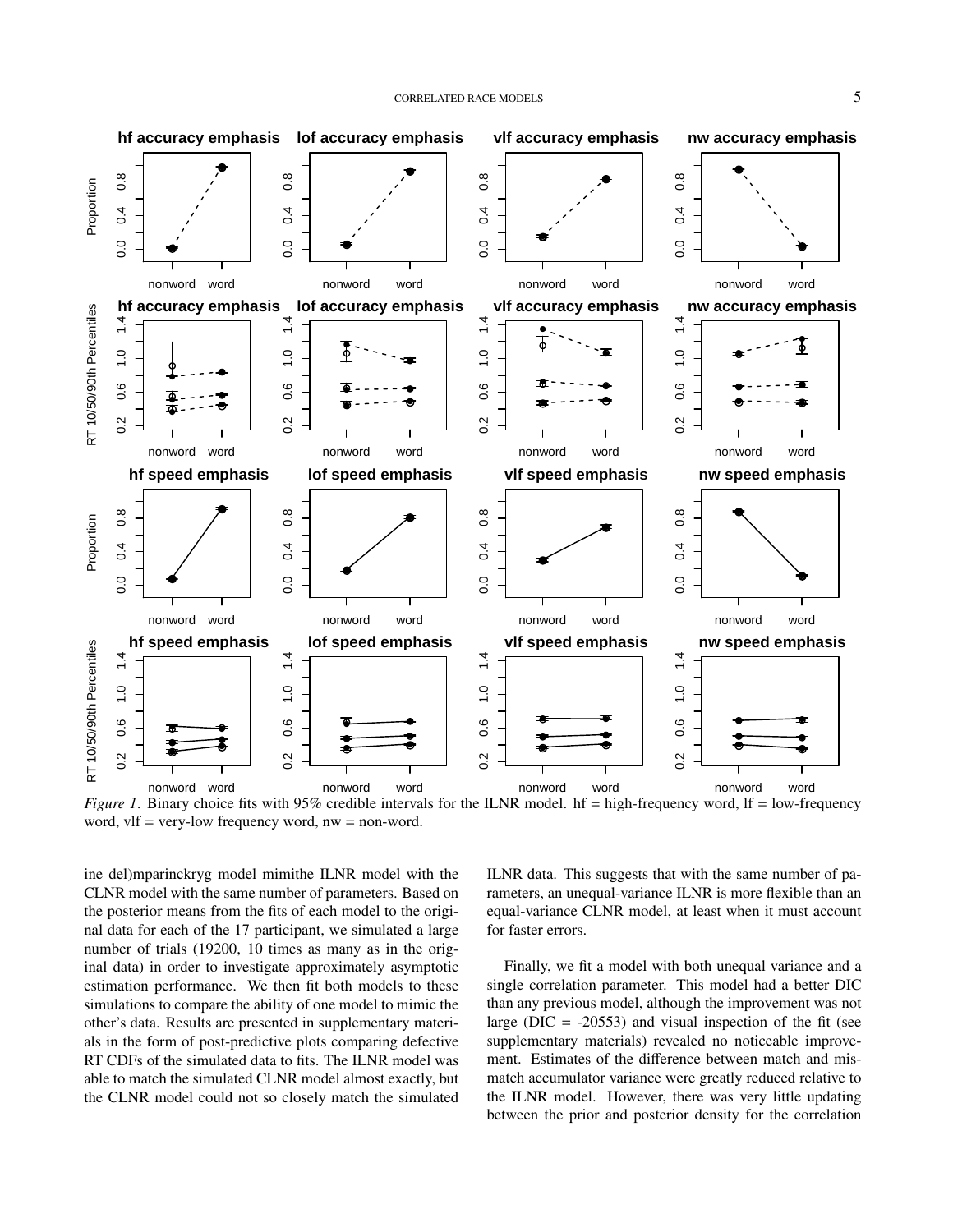

*Figure 2*. Binary choice data and fits with 95% credible intervals for the CLNR model with the same number of parameters as the ILNR model.hf = high-frequency word, lf = low-frequency word, vlf = very-low frequency word, nw = non-word.

parameter. There was also a large increase in the correlations among posterior parameter estimates, suggesting this model is subject to parameter identification difficulties. Indeed, even the fits of the equal-variance CLNR model to the large simulated data sets displayed similar difficulties. This suggests that, although the unequal-variance CLNR appears to provide a good description, it is unlikely to produce useful parameter estimates based on realistic choice RT data. In the next section we show that not only are these estimation difficulties ameliorated when fitting correlated models to confidence data, but that there can then also be a qualitative increase in goodness-of-fit over independent models.

#### The Multiple Threshold Race

It is difficult to identify the correlation parameter because it depends on the relationship between the state of the winning accumulator, which is observed at the moment of choice, and the state of the losing accumulator, which is unknown except that it is less than the winning accumulator. It seems likely that if we knew where the losing accumulator was relative to the winning accumulator when it hits threshold (i.e., the "balance of evidence") this could help to identify the correlation parameter. Vickers (1979) suggested that confidence is proportional to the balance of evidence, but did not specify a mechanism by which the balance of evidence could be translated into the discrete confidence judgments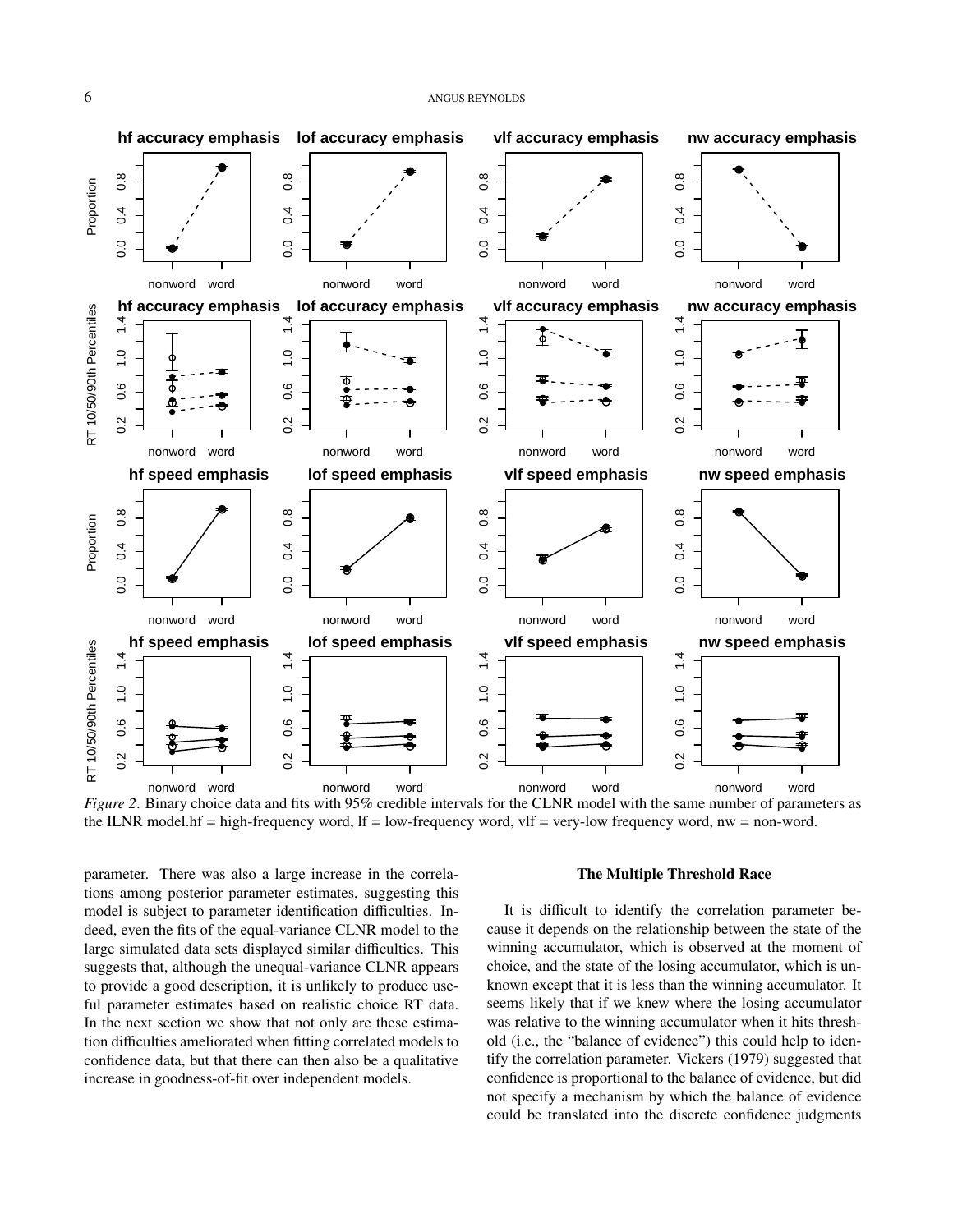that are typically collected in experiments. Reynolds et al. (submitted) proposed a general mechanism that can solve this problem, and applied it to modeling the addition of an intermediate "don't-know" judgment to binary choice.

The extension of Reynolds et al.'s (submitted) approach to any number of discrete confidence judgments is straightforward. For a high vs. low confidence judgment, for example, an extra threshold is added to each accumulator. A decision is made in the usual way in favor of the accumulator that first hits its upper threshold. Confidence in that decision is determined by the state of the losing accumulator. If it is below its lower threshold confidence is high (as the balance of evidence is larger); if it is above, confidence is low (as the balance of evidence is smaller).

Suppose a high confidence response occurs when the eventual finishing time of the losing accumulator is at least twice that of the decision time (*dt*). As the LNR is deterministic this is equivalent to saying the loser has accumulated less than half the amount of evidence needed to trigger a response on that trial and so the the lower threshold, expressed as a proportion of the upper threshold, is  $d = 0.5$ . The likelihood of a high confidence response is the density of the winning choice at *dt* multiplied by the survival function of the losing accumulator finishing after  $\frac{dt}{d}$ .

$$
L_1(dt) = f(dt|\mu_1, \sigma_1^2) \cdot S\left(\frac{dt}{d}|\mu_2 + \rho \frac{\sigma_2}{\sigma_1}(ln(dt) - \mu_1), (1 - \rho^2)\sigma_2^2\right).
$$
\n(6)

The losing accumulator is in the low-confidence state if it has not finished before *dt* (so it is the loser) but has finished after  $\frac{dt}{d}$  (so it is above the lower threshold). The corresponding probability is the survivor function of the losing accumulator at *dt* minus the survivor function at *dt*/*d*. When multiplied by the density of the winning choice at *dt* this gives the likelihood of a low confidence response.

$$
L_1(dt) = f(dt|\mu_1, \sigma_1^2) \cdot \left( S(dt|\mu_2 + \rho \frac{\sigma_2}{\sigma_1} (ln(dt) - \mu_1) - S(\frac{dt}{d}|\mu_2 + \rho \frac{\sigma_2}{\sigma_1} (ln(dt) - \mu_1), (1 - \rho^2)\sigma_2^2)), (1 - \rho^2)\sigma_2^2) \right).
$$
\n(7)

Adding more thresholds to allow a greater number of confidence levels is simply a case of taking differences of survival functions evaluated to adjacent thresholds. When fitting such models the additional thresholds must be parameterised so that their order is preserved. In the next section we fit model with two lower thresholds to accommodate data with three (low/medium/high) confidence levels.

## Fitting Confidence Data

In this section, we use recognition memory data from Ratcliff et al. (1994) to evaluate the performance of the multiple threshold log-normal race (MTLNR) model. Participants studied a list of words, and then performed test trials with words that had either been previously studied (old) or not (new). They pressed one of 6 buttons to simultaneously choose if the test word was old or new and to indicate if they had low, medium or high confidence in their choice. Words could be either high or low frequency, and some words were studied more than others, so overall there were 6 conditions in a 3 (new, weak old, strong old) by 2 (high vs. low word frequency) design.

In order to compare the correlated and independent MTLNR models on an equal footing we first tested versions with equal numbers of parameters (29). We again again fit hierarchical Bayesian models using the DMC software. Details of the fitting methods and priors are provided in supplementary materials, and the data sets and code to perform the fits are available at osf.io/4hn7p/. The models have 12 log-mean parameters (i.e., two for each condition, one for the matching and one for the mismatching accumulator). In the unequal-variance uncorrelated model there are 12 corresponding log-variance parameters. In the correlated equalvariance model there are 6 log-variance parameters that are the same for matching and mismatching accumulators and 6 correlation parameters, one for each condition. Finally there are 4 confidence thresholds, two for each accumulator (splitting them into three regions corresponding the three confidence responses) and a single non-decision time parameter.

In contrast to the choice data, the correlated model provided a qualitatively better fit than the independent model (see Figures 3 and 4). Both models capture the bow shape of the RT distributions over the confidence levels, with slower RTs for low confidence responses. Neither fit is perfect, but the correlated model is generally better, particularly for slower responses (i.e., the 90*th* percentile). The correlated model has an even clearer advantage in fitting response proportions, with independent model particularly struggling with high-confidence responses. As Table 1 shows, DIC was better by a very large margin (7811) for the correlated than the independent model. The advantage was greater in terms of the best fit (minimum posterior deviance 238449 vs. 246286, a difference of 7837) indicating that the correlated model is slightly more complex.

We also fit two models with more parameters, both with unequal variance, one with a separate correlation parameter for each condition, and the other with just one correlation. The former model was better (by 580) and the latter model worse (by 561) than the equal-variance correlated model. We also fit a simpler equal-variance correlated model with just one correlation parameter, but its fit was substantially worse (by 2629) than the equal-variance model with separate correlations for each condition, although it was still substantially better than the independent unequal-variance model (by 5182). Overall, these results suggest that allowing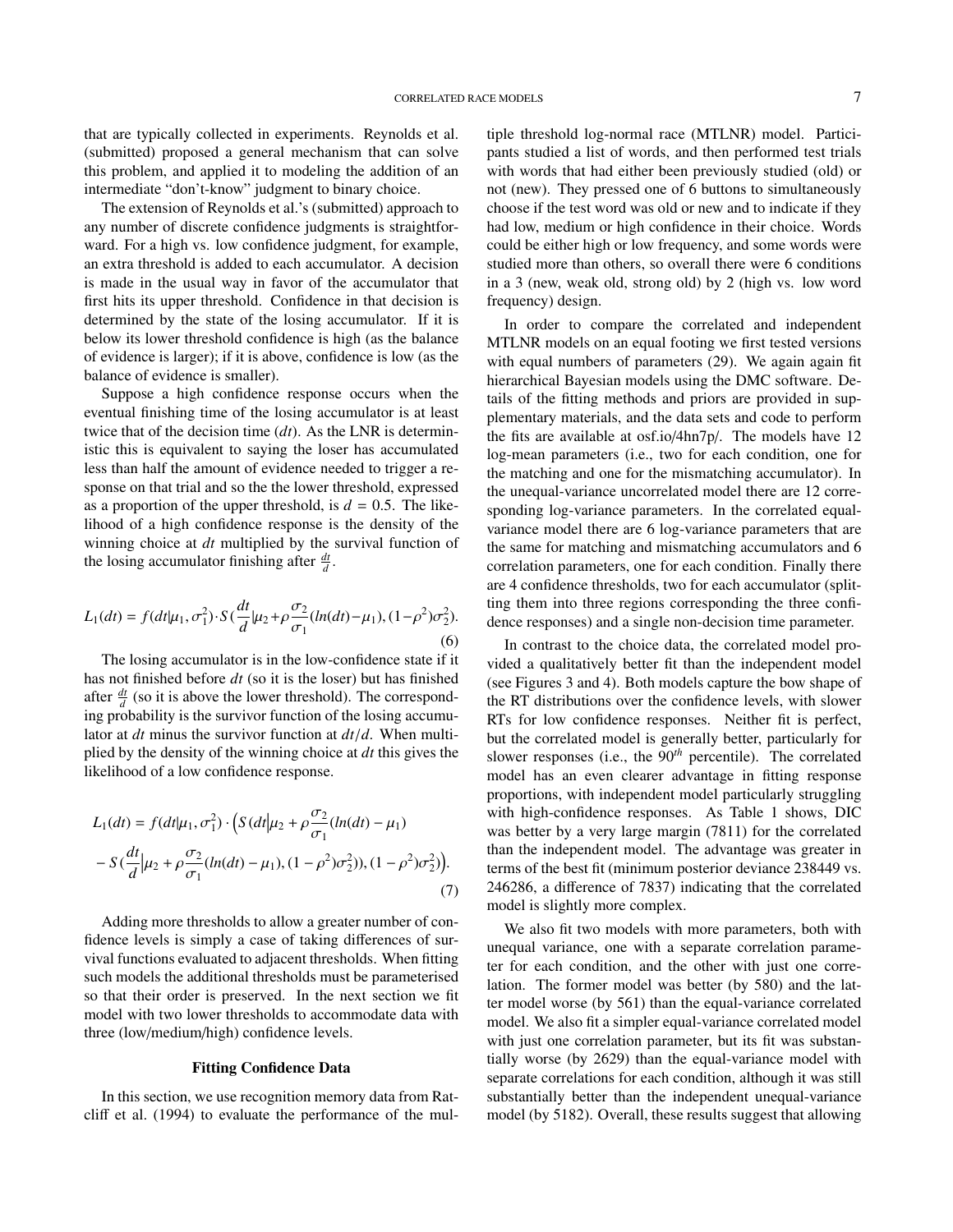

<sup>Rating</sup><br>*Figure 3*. Independent MTLNR fits to the confidence data, averaging over all subjects. Responses 1-6 represent a continuum from high confidence new to high confidence old.



<sup>Rating</sup><br>Figure 4. Correlated MTLNR fits to the confidence memory data, averaging over all subjects. Responses 1-6 represent a continuum from high confidence new to high confidence old.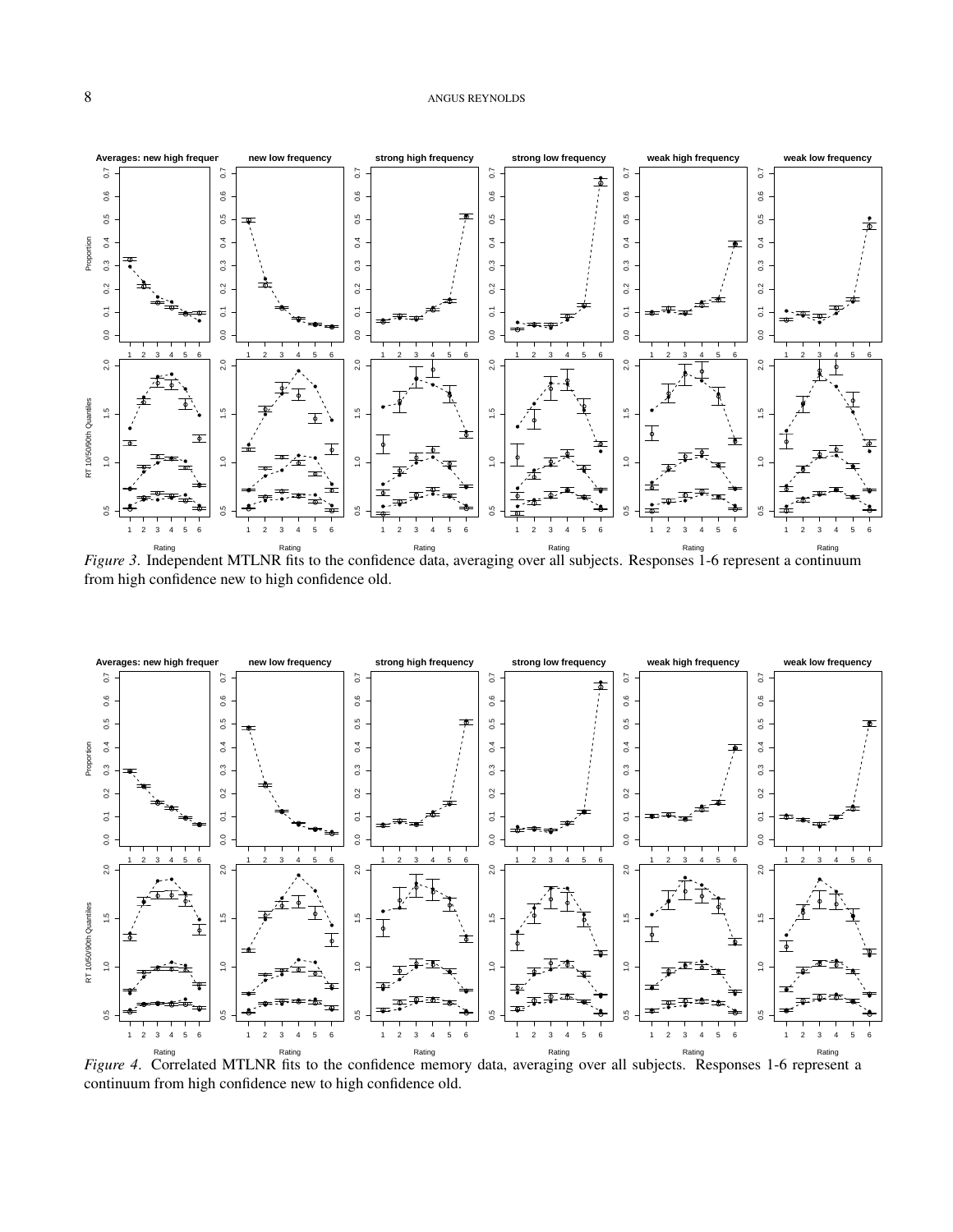

*Figure 5*. Correlation parameter recovery across decreasing confidence levels. The first row shows, for each participant and condition, the true vs estimated (posterior) means and the second row shows uncertainty of these estimates in the form of the standard deviations of the posterior samples. Each model is fit to simulated data from the equal variance correlated LNR model, with approximately the same number of trials per simulation as there is data per subject (8960 trials and 11 subjects).

Table 1

*Numbers of variance and correlation parameters, total number of parameters and DIC values for five models fit to the confidence-rating data. All models had 12 log-mean (*µ*) parameters, 4 intermediate thresholds (2 per response) and a single non-decision time parameter. Models are ordered according to DIC, from the best at the top to the worst at the bottom.*

| no. $\sigma$ | no. $\rho$ | no. pars (total) | DIC    |
|--------------|------------|------------------|--------|
| 12           |            | 35               | 238381 |
| 6            | 6          | 29               | 238961 |
| 12           |            | 30               | 239522 |
| 6            |            | 24               | 241590 |
| 12           |            | 29               | 246772 |

for correlation is more important than unequal-variance, but that the two can trade off. Although the model with both was preferred by DIC, and it was accompanied by little visible improvement in fit over the simpler 29 parameter equalvariance model (see supplementary materials).

In order to focus on the correlations that are the most novel aspect of our investigation, from here we address the equalvariance model with separate correlations for each condition. However, we acknowledge that further investigation with a wider array of data sets will be required to better asses the case for also including unequal variance. Given the results from the fits of the correlated MTLNR to the binary data in the speed-emphasis condition it seems likely that greater variance for the mismatching than matching accumu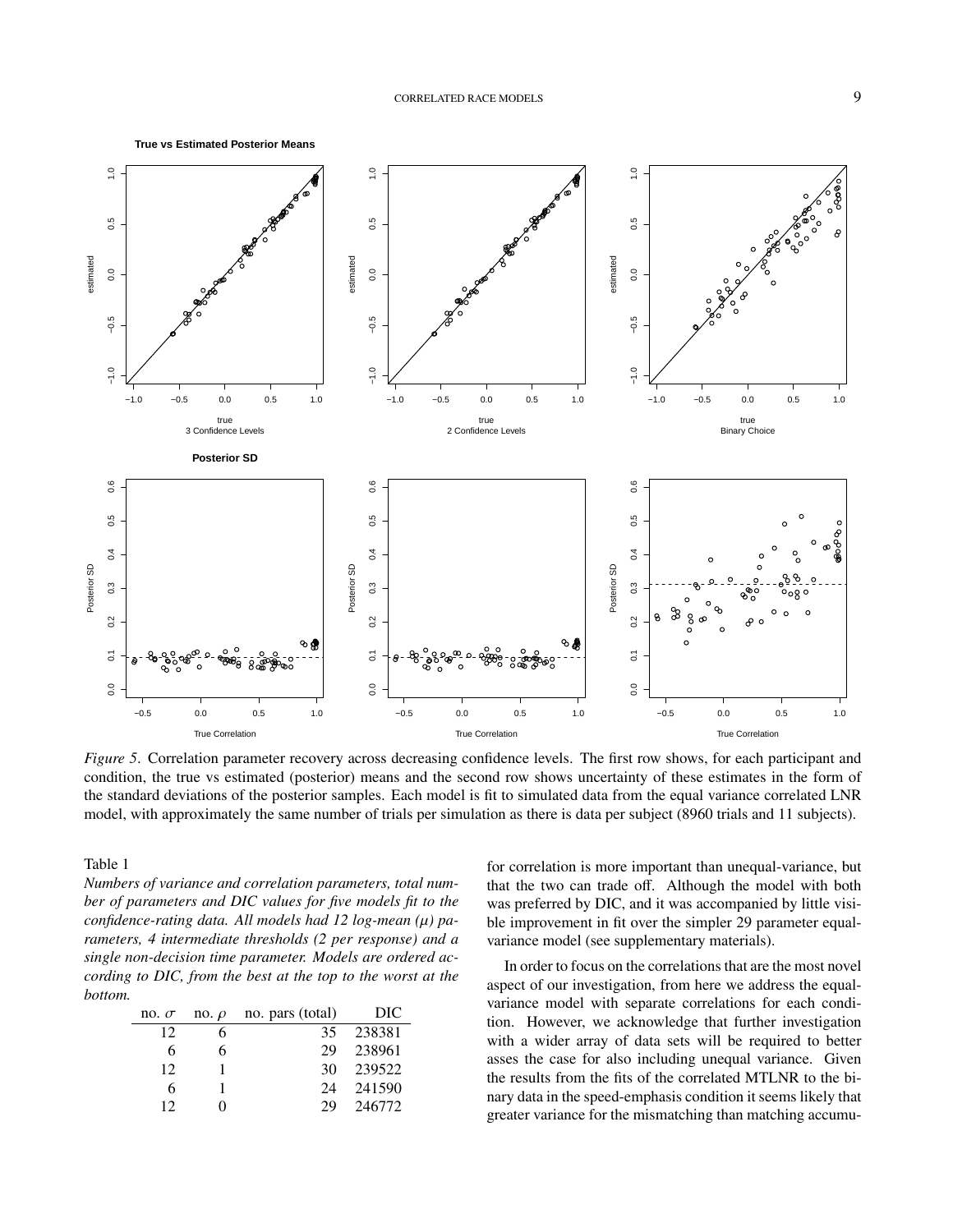10 ANGUS REYNOLDS

*Correlation (*ρ*), standard-deviation (*σ*) and threshold (d) parameter posterior means for each participant, and group level means, for the 29 parameter correlated MTLNR model. "Low" and "High" refer to word frequency.*

| realis, for the 29 parameter correlated in 12 model. |         |      |      |         |      | $\sim$ | $\cdots$ | $\cdots$ | $i$ experience |      | $\sigma$ and $\sigma$ and $\sigma$ and $\sigma$ and $\sigma$ |       |
|------------------------------------------------------|---------|------|------|---------|------|--------|----------|----------|----------------|------|--------------------------------------------------------------|-------|
| Participant                                          |         | 2    | 3    | 4       | 5    | 6      | 7        | 8        | 9              | 10   | 11                                                           | Group |
| $\rho_{NewLow}$                                      | 0.32    | 0.63 | 0.97 | 0.24    | 0.63 | 0.99   | $-0.01$  | 0.43     | 0.52           | 0.72 | $-0.32$                                                      | 0.47  |
| $\rho_{WeakLow}$                                     | $-0.17$ | 0.21 | 0.90 | $-0.24$ | 0.28 | 0.98   | $-0.58$  | $-0.23$  | 0.28           | 0.55 | $-0.57$                                                      | 0.13  |
| $\rho_{StrongLow}$                                   | $-0.06$ | 0.31 | 0.87 | $-0.03$ | 0.18 | 0.98   | $-0.43$  | $-0.40$  | 0.25           | 0.62 | $-0.32$                                                      | 0.18  |
| $\rho_{NewHigh}$                                     | 0.49    | 0.77 | 0.99 | 0.21    | 0.77 | 1.00   | $-0.19$  | 0.54     | 0.61           | 0.71 | $-0.30$                                                      | 0.51  |
| $\rho_{WeakHigh}$                                    | 0.16    | 0.52 | 0.97 | $-0.10$ | 0.67 | 0.99   | $-0.29$  | $-0.11$  | 0.43           | 0.53 | $-0.40$                                                      | 0.31  |
| $\rho_{StrongHigh}$                                  | 0.23    | 0.64 | 0.97 | 0.05    | 0.58 | 0.99   | $-0.28$  | $-0.13$  | 0.32           | 0.64 | $-0.43$                                                      | 0.32  |
| $\sigma_{NewLow}$                                    | 0.75    | 0.65 | 0.57 | 0.85    | 0.55 | 0.53   | 0.81     | 0.80     | 0.61           | 0.75 | 0.89                                                         | 0.71  |
| $\sigma_{WeakLow}$                                   | 0.93    | 0.71 | 0.58 | 1.02    | 0.58 | 0.49   | 0.95     | 0.93     | 0.65           | 0.71 | 1.14                                                         | 0.79  |
| $\sigma_{StrongLow}$                                 | 0.86    | 0.70 | 0.56 | 0.95    | 0.62 | 0.52   | 0.84     | 0.91     | 0.60           | 0.67 | 0.93                                                         | 0.74  |
| $\sigma_{NewHigh}$                                   | 0.75    | 0.75 | 0.70 | 0.92    | 0.56 | 0.57   | 0.84     | 0.85     | 0.64           | 0.78 | 0.92                                                         | 0.75  |
| $\sigma_{WeakHigh}$                                  | 0.84    | 0.79 | 0.66 | 0.99    | 0.58 | 0.56   | 0.83     | 0.94     | 0.70           | 0.79 | 1.02                                                         | 0.79  |
| $\sigma_{StrongHigh}$                                | 0.83    | 0.75 | 0.67 | 0.99    | 0.59 | 0.56   | 0.81     | 1.05     | 0.64           | 0.74 | 1.01                                                         | 0.79  |
| $d2_{New}$                                           | 0.82    | 0.95 | 0.92 | 0.85    | 0.74 | 0.93   | 0.81     | 0.72     | 0.78           | 0.76 | 0.86                                                         | 0.83  |
| $d1_{New}$                                           | 0.57    | 0.76 | 0.83 | 0.61    | 0.51 | 0.91   | 0.46     | 0.44     | 0.59           | 0.42 | 0.45                                                         | 0.60  |
| $d2_{Old}$                                           | 0.91    | 0.96 | 0.94 | 0.83    | 0.74 | 0.92   | 0.88     | 0.73     | 0.72           | 0.77 | 0.91                                                         | 0.85  |
| $d1_{Old}$                                           | 0.47    | 0.69 | 0.87 | 0.53    | 0.50 | 0.89   | 0.43     | 0.39     | 0.46           | 0.38 | 0.43                                                         | 0.55  |
|                                                      |         |      |      |         |      |        |          |          |                |      |                                                              |       |

lator will be particularly required to fit data with fast errors. In the present data errors were generally slower than correct responses and so the equal-variance model performed quite well.

## Parameter Estimation

We performed a simulation study to investigate the estimation properties of the MTLNR models. We used the same number of trials as in Ratcliff et al.'s (1994) design, as it was quite large, 8960 trials per participant (2240 each for high and low frequency new condition, and 1120 for each of the four old conditions). Otherwise we followed the same procedure as in the previous cross-fit study, simulating new data from the mean posterior parameter estimates of the fits to the confidence data. The pattern of results was the opposite to the lexical experiment; the equal-variance correlated model was able to match independent unequal-variance simulations, but the independent model was not able to match the correlated simulations. These results are shown in supplementary materials and reflect the results in Figure 3 in terms of the causes of the misfit.

We also used the simulated data from the correlated model fit to investigate how the number of confidence ratings influenced the quality of estimation. As shown in Figure 5, we compared the fits with 3 levels (as in the data) to fits with 2 levels (by collapsing the less numerous low and medium confidence responses) and 1 level (i.e., binary choice). The figure shows excellent recovery of the correlation parameter with all three confidence levels and little if any degradation when collapsing to two levels. In contrast, recovery is poor for binary choice. Figure 5 also shows similar pattern in terms of the standard deviation of the posterior estimates of the correlation parameters. Hence, not only do the correlation parameters improve the model fit to the confidence data, but the fitting confidence ratings helps to identify the correlation parameters.

Given that these findings indicates parameters are well recovered in this design, we now discuss the values estimated from the data, focusing on the correlation, variability and threshold estimates shown in Table 2 (see supplementary materials for the remaining parameters).

Correlations in every condition were on average positive, with an overall mean of 0.48 and a range of 0.29 - 0.73. Individual-participant values were quite variable, with participants 3 and 6 having estimates mostly close to 1, whereas participant 7 and 11 had all negative estimates and participants 1, 4 and 8 had two to four negative estimates. The heterogeneous nature of these vales suggests that mechanisms causing both negative and positive correlations are present, and that the balance of the effects of these mechanisms can differ markedly across, and even within, participants. However, there are also patterns that are quite consistent within participants, with larger correlations for for new than old items and for high than low frequency items. In particular, for the average over participants, the 95% credible interval for new items (.475 - .499) was much greater than for either weak (.199 - .237) or strong (.233 - .271) old items, it was for high frequency (.398 - .426) compared to low frequency (.296 - .324).

In contrast to the  $\rho$  estimates, the  $\sigma$  estimates varied much less over individuals, with  $\sigma$  estimates being greater for old

Table 2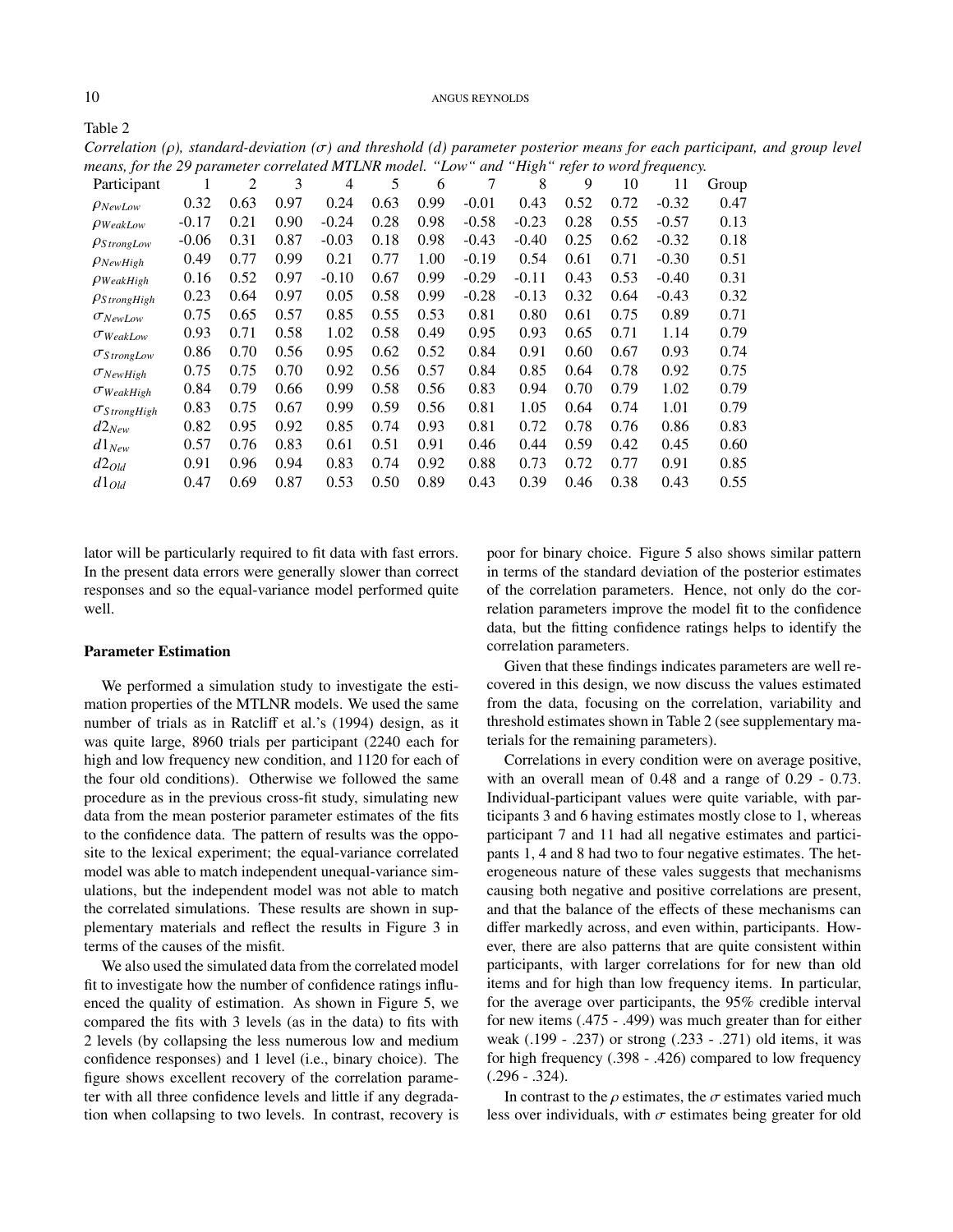(weak: 0.783-0.801, strong: 0.775 - 0.772) than new (0.724  $- 0.735$ ) items. The greater old than new  $\sigma$  estimates are also consistent with findings from receiver-operating characteristic (ROC) (Heathcote, 2003; Wixted, 2007; A. F. Osth et al., 2017) and diffusion model analyses of recognition-memory data Starns et al. (2012). It is possible that this difference is related to the correlation difference between new and old, in that that greater old variability would produce a greater influence of the stimulus-criterion mechanism that reduces correlations.

Threshold estimates were fairly high, mostly being in the upper half of the range, so relatively small differences in the balance-of-evidence differentiate low and medium confidence responses. This reflects the generally positive correlations, which mandate that both the winning and losing accumulators will tend to have large evidence totals when a decision is made. Reflecting this fact, thresholds were particularly high for the participants with large positive correlations and generally were placed lower as correlations decreased. Threshold placement was fairly consistent across accumulators. For most participants the distance between the lower  $(d_1)$  and upper  $(d_2)$  thresholds, which delineates medium-confidence responses, was smaller for the new than old accumulator.

#### Correlation, RT and the Balance of Evidence.

Given the prominent role played by correlations in explaining in Ratcliff et al.'s (1994) data, in this section we further explore the effects of correlation on the predictions of the MTLNR model. We first show that the balance of evidence in the MTLNR model produces a representation of response probabilities that is directly analogous to that of Gaussian signal-detection theory. This type of signal-detection model has been used extensively to model response probabilities in recognition memory research using confidence-based ROCs (e.g., Heathcote, 2003; Wixted, 2007). We then explore the relationship between the balance of evidence and RT.

Because of the presence of the logarithmic transformation, in the MTLNR confidence is related to the ratio of decision times (*DT*). Since *DT* for both accumulators is log-normal, their ratio, and hence the distribution of the balance of evidence (BoE), is log-normal, and so log(BoE) has a normal distribution. As the logarithmic transformation is monotonic, the values of integrals of BoE distributions between boundaries (which correspond to response probabilities) are preserved on the log(BoE) scale. Hence, log(BoE)  $= \log(\text{NewDT}) - \log(\text{OldDT}) \sim N(\mu_N e w - \mu_0 Id, \sigma_{New}^2 + \sigma_{old}^2 -$ <br>2*o* $\tau_{W}$  ( $\tau_{\text{out}}$ ) is analogous to the normal distributions of  $2\rho\sigma_{New}\sigma_{Old}$ , is analogous to the normal distributions of memory strength assumed by signal-detection theory, with the criterion dividing new and old responses placed at zero. In the MTRLNR version, criteria demarcating different confidence responses are arrayed around zero (see Pratte et al., 2010, for an analogous representation), with values equal to







*Figure 6*. Signal-detection theory plot and zROC curves derived from group parameters of fits of the correlated MTLNR model for low-frequency (top panel) and high-frequency (middle panel) items in the confidence data. The lower panel shows zROCs averaged over participants (lines and open points) with model fits based on 500 samples from the posterior per participant shown as clouds of small grey points.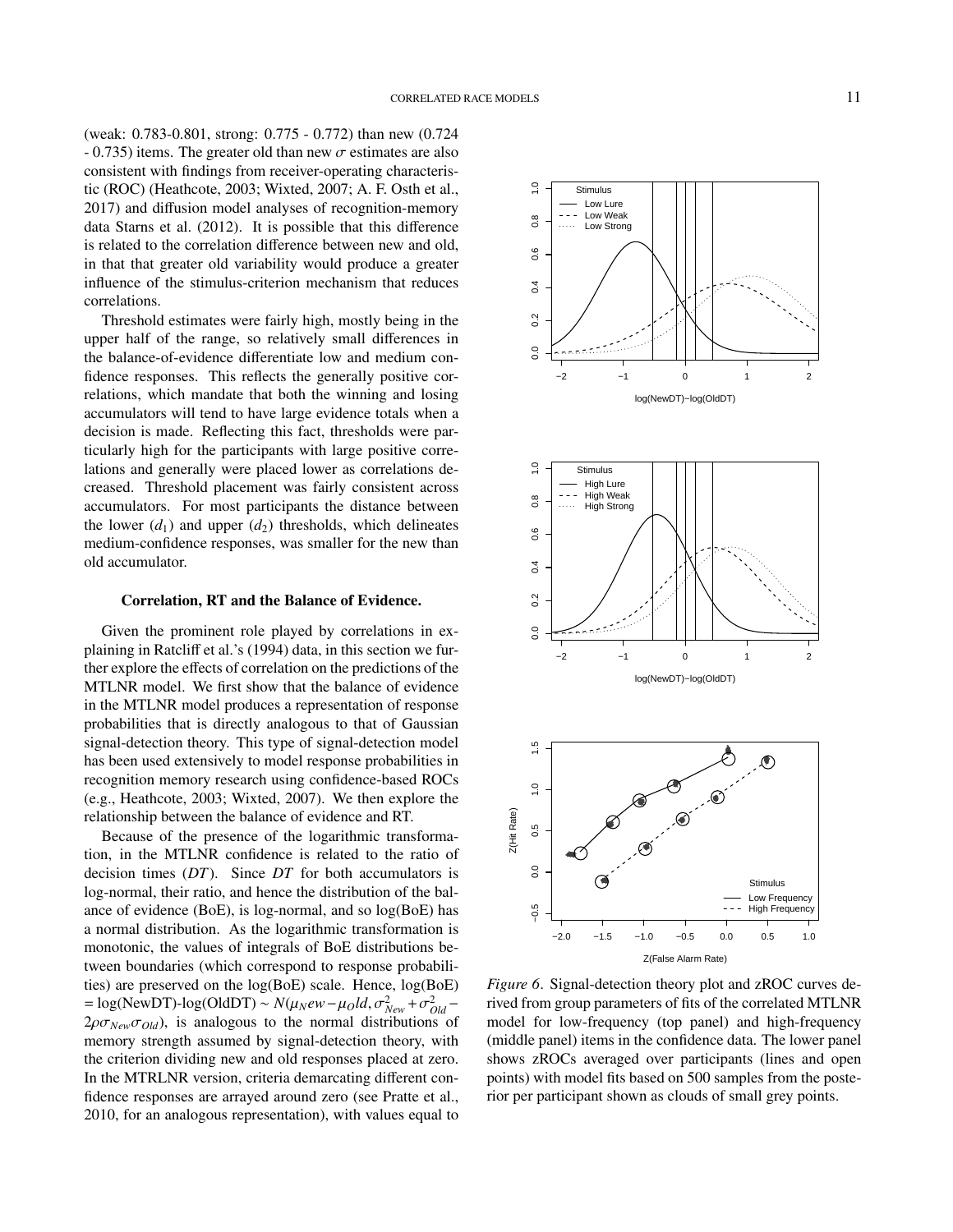

*Figure 7*. Top, middle and bottom rows show representation of MTLNR models with negative (-0.9), zero and positive (0.9) correlations respectively with and old stimulus  $(\mu_{old} = -0.95, \mu_{new} = -0.63, \sigma = .55, \text{ d1} = .3 \text{ and } \text{ d2} = .6 \text{ (both)}$ old and new response)). Left Column: bi-variate densities of decision time (DT) for the new vs. old accumulators as contour plots (density values are marked on the curved contours), with sloping lines from the origin denoting decision criteria (solid lines dividing new and old, dashed lines dividing high and medium confidence, and dotted lines medium and low confidence). Right Column: Samples of the minimum of the new and old accumulator DT (i.e., the winning DT, corresponding to  $RT - t_0$ ) vs. BoE values with decision criteria (vertical lines).

the logarithm of the relative thresholds (*d*) for the old accumulator and the negative logarithm of the relative thresholds for the new accumulator.

Figure 6 shows zROC plots (i.e., plots of the ztransformed of hits against the z-transformed of false alarms). Lines joining open circle represent the data averaged over participants, with similarly averaged MTLNR model predictions for 500 randomly drawn posterior samples drawn as clouds of grey points. Mean and standard deviation parameters for the normal distributions averaged over participants are given in Table 3. In agreement with patterns typically found in ROC analysis (Glanzer et al., 2009), standard deviations for low-frequency items were greater than high-frequency items both when new and old, and the means displayed a word-frequency mirror effect, with the smallest values for low-frequency new items and the largest values for low-frequency old items, with high frequency means intermediate. High vs. medium confidence criteria were more extreme for new (median -0.647; 95% credible interval -0.66 - -0.633) than old (0.55; 0.538 - 0.562) but the opposite pattern led for the medium vs. low confidence criteria for new (- 0.172; -0.178 - -0.167) compared to old (0.55; 0.538 - 0.562).

Models based on Gaussian distributions produce perfectly linear zROC plots for fits to a single participant. The slight deviations from linearity in fits in Figure 6, particularly for the low-frequency condition, occur because of the averaging over participants. The fit is good for high-frequency but there are slight misses for high confidence error conditions for the low-frequency condition. Plots of individual-participant fits in supplementary materials show this is mainly due to one individual (Participant 10) who has a much stronger version of the concavity evident in Figure 6, and which the MTLNR model (which produces strictly linear zROCs at the individual level) is unable to capture. It has been proposed that this pattern requires requires either an additional mechanism or a more complex model. Ratcliff et al. (1994) attributed it to a guessing process whose effects are most evident for rare responses like high-confidence errors. Ratcliff & Starns (2013) ascribed it to unusual settings of the threshold parameters in the RTCON2 model. In the next section we explore whether variability in MTLNR thresholds can also address this pattern. However, we first explore the effect of correlation on the signal-detection representation that provides a good account for the majority of participants.

Figure 7 represents the bivariate decision-time distributions underlying the MTLNR signal detection representation. It shows the case of an old stimulus that differs across the three rows of the figure only in the correlation parameter. In all cases the bi-variate distributions in the left-hand column are shifted above the main diagonal (solid line) so the old accumulator is most often faster and so wins most often. Relative to the middle row, where the correlation is zero, in the top row, where there is a strong negative correlation, the old ac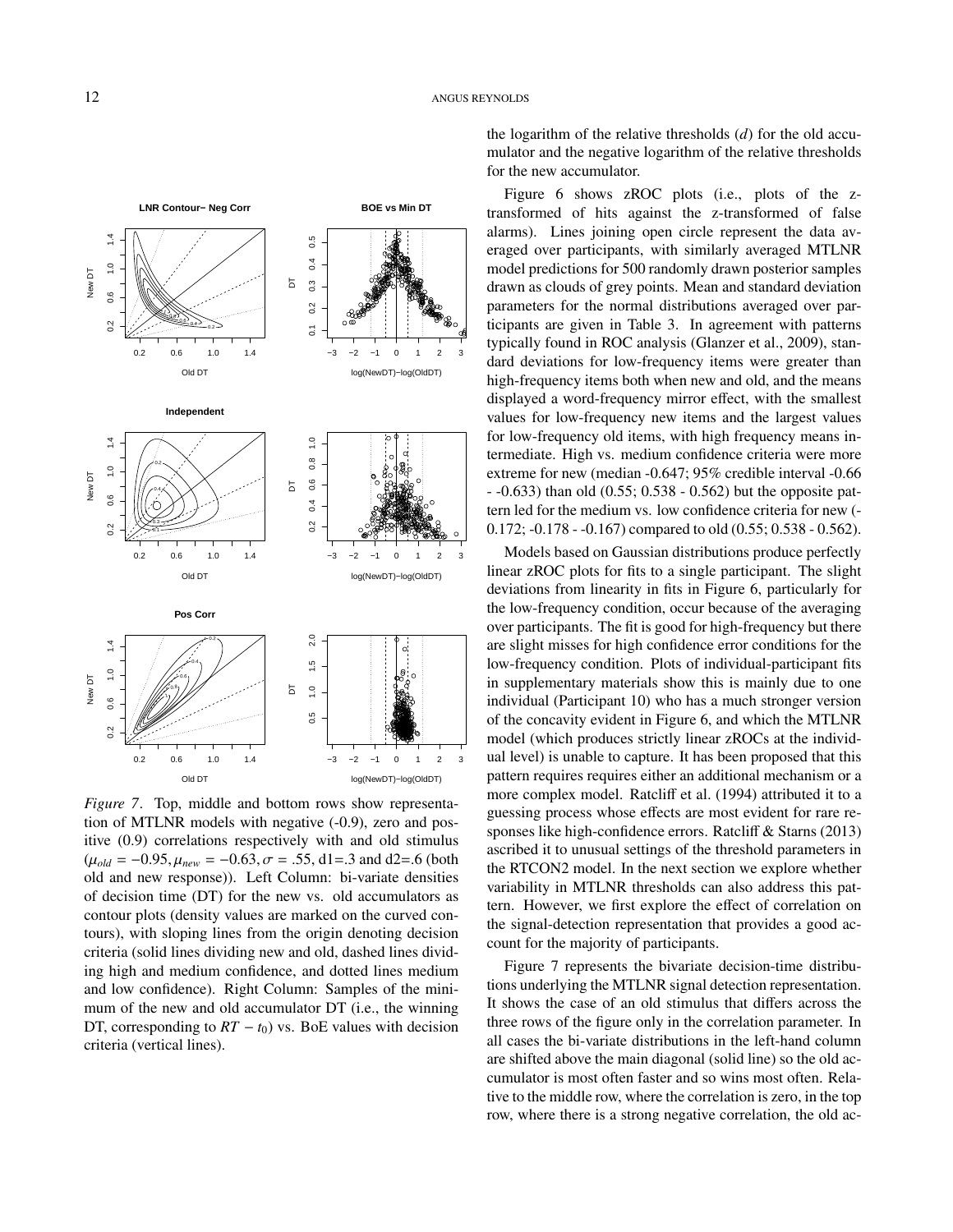CORRELATED RACE MODELS 13

Table 3

*Signal Detection means, SDs and criteria pertaining to Figure 6, generated by the equal variance, correlated MTLNR fit to the confidence data. Criterion 3 is fixed to 0*

|            |      | Low Frequency |          |          | <b>High Frequency</b> |          |          |  |
|------------|------|---------------|----------|----------|-----------------------|----------|----------|--|
|            |      | 2.5%          | 50%      | 97.5%    | 2.5%                  | 50%      | 97.5%    |  |
| <b>New</b> | mean | $-0.817$      | $-0.799$ | $-0.781$ | $-0.476$              | $-0.460$ | $-0.447$ |  |
|            | sd   | 0.693         | 0.707    | 0.721    | 0.685                 | 0.700    | 0.716    |  |
| Strong     | mean | 0.805         | 0.839    | 00.869   | 0.684                 | 0.716    | 0.747    |  |
|            | sd   | 0.919         | 0.942    | 0.968    | 0.866                 | 0.890    | 0.915    |  |
| Weak       | mean | 0.778         | 0.808    | 0.838    | 0.753                 | 0.784    | 0.813    |  |
|            | sd   | 1.028         | 1.055    | 1.084    | 0.883                 | 0.908    | 0.933    |  |

cumulator wins less often, and higher-confidence responses are more frequent. In the bottom row, where there is a strong positive correlation, the old accumulator wins less often and higher-confidence responses are less frequent. These effects occur because the increase from negative to positive correlation reduces the difference in decision time between accumulators, and hence the spread of the BoE, as illustrated on the x-axis of the right hand column of Figure 7.

.

The right hand column of Figure 7 illustrates that an increase in correlation also reduces the overlap of the RT distributions for adjacent confidence responses. High negative correlations are implausible because there is typically substantial overlap in the RT distributions of different confidence categories (e.g., the spread of the percentiles in Figure 4 is much larger than the differences between response). At the other extreme, high positive correlations mean that RT carries little information about the strength of the evidence favoring one or other choice (i.e., there is little difference between the distributions of the minimum decision time in the lower right hand panel of Figure 7).

## Threshold Variability

It has been suggested that signal detection theory decision criteria are subject to trial-to-trial variability (Benjamin et al., 2009; Mueller & Weidemann, 2008). However, the magnitude of this variability can be difficult to estimate, and more recent work has suggested it has only a small effect (Kellen et al., 2012). In this section, we investigate the estimation of variability in MTLNR thresholds, and whether allowing for such variability enables the model to address Participant 10's non-linear zROCs.

There are at least two ways this type of variability can be introduced in the MTLR: letting let each threshold vary independently, or varying all thresholds together in a lockstep. The second method requires fewer parameters and allows for a wider range of variation in the regions that each threshold can vary over while maintaining the appropriate order. Order changes greatly complicate the derivation of likelihood functions, as well as raising interpretation problems, and so we only consider models here in which the order is preserved.

We also assume that the choice threshold does not vary, only the confidence threshold(s).

On the assumption that confidence-threshold variability is uniformly distributed, results reported in Terry et al. (2015) enable the derivation of analytic likelihoods. The RT density part of the likelihood (corresponding to the choice) remains a simple log-normal as in the constant-threshold model, but the survival function (corresponding to the state of the losing accumulator) is now composed of CDFs for a shifted uniform random variable divided by a log-normal random variable. The CDF of the latter ratio provided by Terry et al. is  $F_{UonL}(dt, A, b, v, sv)$ , where *A* is the range of uniform startpoint noise, *b* is a threshold, *v* is the mean rate of accumulation and *sv* its standard deviation. *A* equates to MTLNR threshold noise, and so we will use the same notation here; *b* equates to our confidence threshold (*d*) and *sv* to our  $\sigma$ parameter. The accumulation rate parameter  $\nu$  corresponds to  $-μ$  (as  $μ$  is negative of accumulation rate).

Hence, the likelihood for a high confidence for the first accumulator (i.e., the second accumulator's evidence total is below its lowest threshold, *d*1) in an MTLNR model with threshold variability is:

$$
f(dt|\mu_1, \sigma_1) \times (1 - F_{UonL}(dt|A_2, d1_2, -\mu_2, \sigma_2)) \tag{8}
$$

The likelihood equations for lower confidence responses are analogous to Equation 7 using the survivor functions for the uniform on log-normal random variable (i.e.,  $1 - F_{UonL}$ ). It is also straightforward to extend the likelihood equations to allow variability in the lower threshold to extend below zero. For trials on which this occurs a high confidence response cannot be produced. The extension simply involves adjusting the likelihoods for each confidence level based on the probability that the lower threshold falls below zero, and we employ it in the fits reported below (see supplementary materials for details). Finally, including correlations is exactly the same as before, only now rather than passing the conditional log-mean parameter into a log-normal CDF function, we pass the negative of the conditional to the uniform-on-log-normal CDF.

Figure 8 shows zROCs for Participant 10 with fits of the MTLNR model both without (top panels) and with (bottom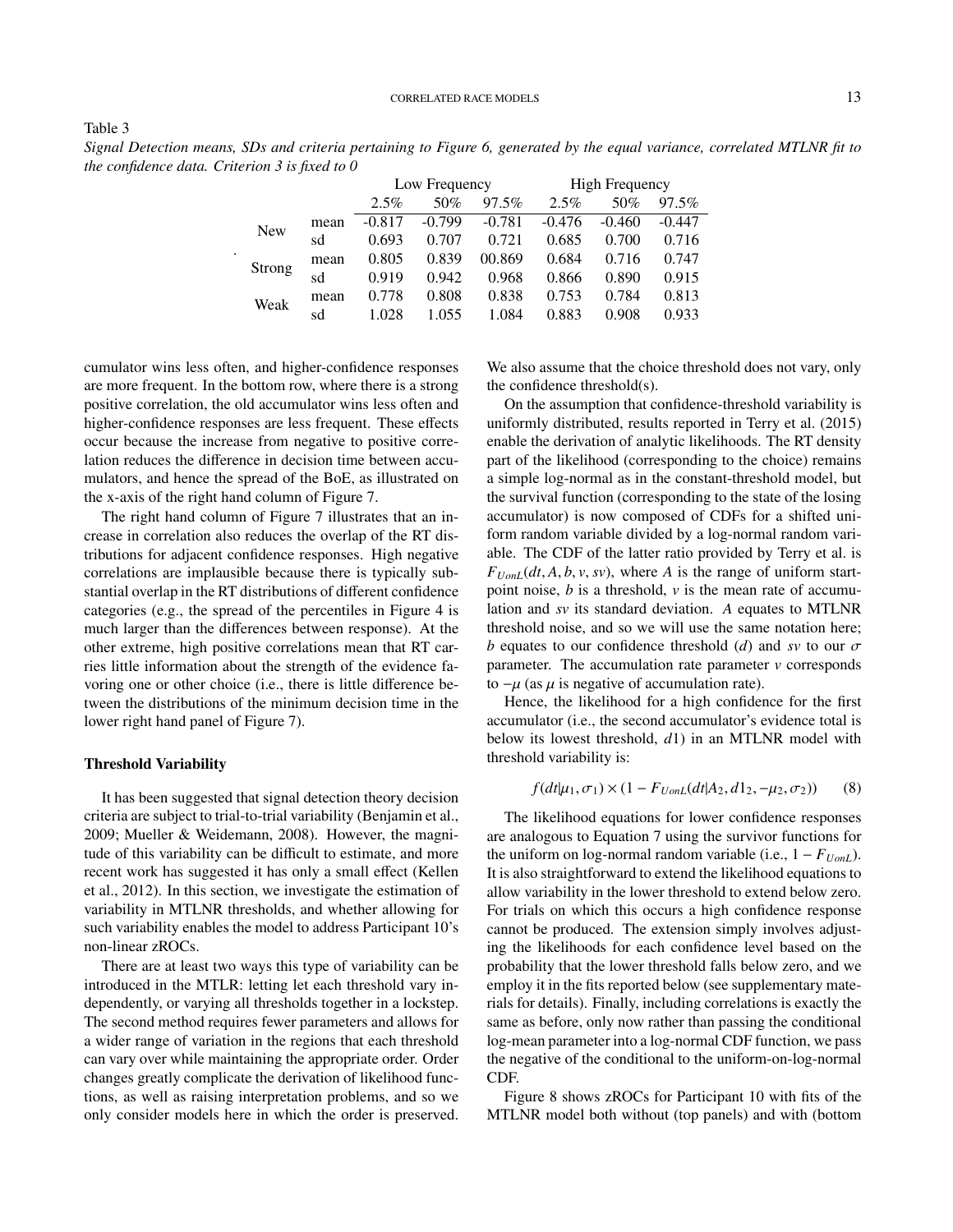

Figure 8. zROC plots for participant 10. The upper two panels show fits of the MTLNR model without threshold variability and the lower panels include threshold variability.

panels) threshold variability. Threshold variability enables the model to better capture the concave pattern, with good fits to the middle points on the curves, although there is still some misfit to the probability for high confidence errors, particularly for low frequency items where accuracy is higher and hence error are rarer. Details of how the variable threshold MTLNR model was fit, parameter estimates, and zROCs for the remaining participants, can be found in the supplementary materials. Separate values of A were estimated for each accumulator and estimates were generally larger for the accumulator corresponding to old responses, indicating a higher level of noise in the calibration confidence for new responses. Six of the eleven participants had negligible levels of threshold variability, but the remaining 5 had substantial threshold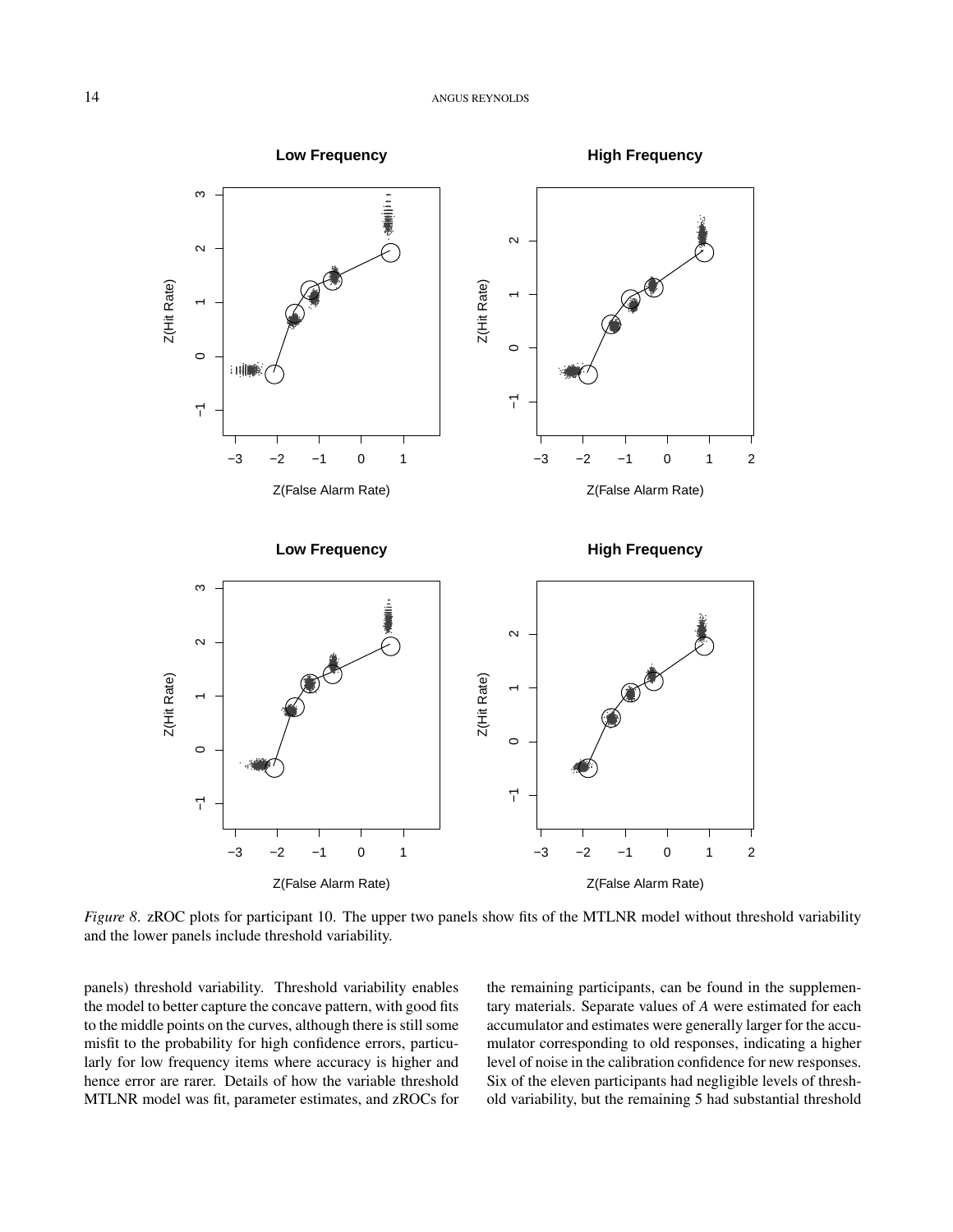variability in at least one accumulator and DIC summed over participants improved substantially, by 1250, when threshold variability was added. Larger values of threshold variability were associated with substantial reductions in correlations estimates for participants 8 and 10. However, for participant 6, who also had substantial threshold variability, the reduction was much less.

#### **Discussion**

There are many plausible reasons to believe that the inputs to, and parameters of, racing accumulators might be correlated with each other. In the introduction to this paper, we described some mechanisms that cause both positive and negative correlations, but it is likely that there are many others. For example, all of the models we have addressed here assume independence during the accumulation process (i.e., the evidence total in one accumulator does not affect the evidence total in other accumulators), but other models, such as the leaky competing accumulator (LCA Usher & Mc-Clelland, 2001), assume an interaction. If that interaction is competitive it would appear as a negative correlation to the models we address here, whereas if it were excitatory it would appear as a positive correlation (see Teodorescu & Usher, 2013, or a wide-ranging discussion of different types of dependence).

However, investigating inter-accumulator correlation is challenging because the assumption of independence brings with it benefits in terms of conceptual and mathematical simplicity that are commonly lost when correlation is present. It also seems likely that correlations, which are fundamentally about the relationship between accumulators, will be challenging to estimate in binary choice data because for each choice only the state of one accumulator, the winner, is observed. In this paper we attempted to address these challenges using an evidence-accumulation model, the lognormal race (LNR Heathcote & Love, 2012), that remains tractable in the face of correlation, and using an equally tractable extension of that model combined with the multiple threshold architecture proposed by Reynolds et al. (submitted), the MTLNR, which uses confidence judgments to provide information about the state of the losing accumulator.

Our initial exploration of the correlated LNR model applied to binary-choice data (Wagenmakers et al., 2008) confirmed it is poorly identified, and so if little practical use for investigating the characteristics (e.g., sign and magnitude) of inter-accumulator correlation. We also found that an independent model where the matching accumulator (which corresponds to the stimulus) and mismatching accumulator (which does not) differ in their variance can very closely mimic a correlated model with equal variance. Indeed, as is explored in more detail in supplementary material, we found a consistent pattern whereby positive correlation is mimicked by greater mismatching than matching variance,

whereas negative correlation is mimicked by greater matching than mismatching variance. The former pattern is almost always found in fits of the independent LNR model and a related independent deterministic accumulator model, the LBA (Brown & Heathcote, 2008), suggesting the possibility that it might arise because it is mimicking the presence of an underlying positive correlation.

However, Heathcote & Love (2012) pointed out that greater mismatch than match variance is the only mechanism that can enable the independent LNR to accommodate error responses that are as fast or faster then correct responses, as is commonly seen when the speed of responding is emphasized over accuracy. We fit Wagenmakers et al.'s data because their design manipulated the speed vs. accuracy of responding and confirmed that the same mechanism was still required by the correlated LNR to model fast errors, although the estimated difference in variance was attenuated. It is an interesting topic for future research whether a correlated LBA, which has an additional mechanism for accommodating fast errors (start-point noise), will be able to accommodate speed vs. accuracy manipulations without requiring unequal variance.

We then confirmed that the MTLNR not only enables good estimation of correlation but also that a correlated version of this model provided a clearly better fit than an independent version to Ratcliff et al.'s (1994) data where three (high/medium/low) confidence ratings were made simultaneously with a binary (new vs. old) recognition memory choice. A good overall fit was achieved by an equal-variance correlated MTLNR model, and although model selection also favored the additional flexibility afforded by unequal variance, there was little noticeable improvement in fit, likely because errors were relatively slow in this data. As we show in supplementary materials, parameter estimation was still excellent for the unequal variance correlated model, so it can readily be used in applications where fast errors are present.

Interestingly, a simulation study revealed that the dramatic reduction in the uncertainty of parameter estimates relative to the binary-choice case was equally good for two- and threelevel confidence ratings. A two-level (e.g., higher vs. lower) rating is easier to elicit both in a manual sense, in that it is easier to equate response production times across ratings and so avoid the need to estimate extra parameters, and in terms of compliance with instructions to utilize all rating levels. Hence, these results support the wider adoption of a simultaneous binary choice and two-level confidence rating procedure, not only in investigations of inter-accumulator correlation but also potentially in investigations that are more focused on confidence itself.

Good fits to Ratcliff et al.'s (1994) data previously required a complex and analytically intractable model (RT-CON2 Ratcliff & Starns, 2013). Although the fits of our much simpler and analytically tractable correlated MTLNR were quite good for most participants, they clearly failed for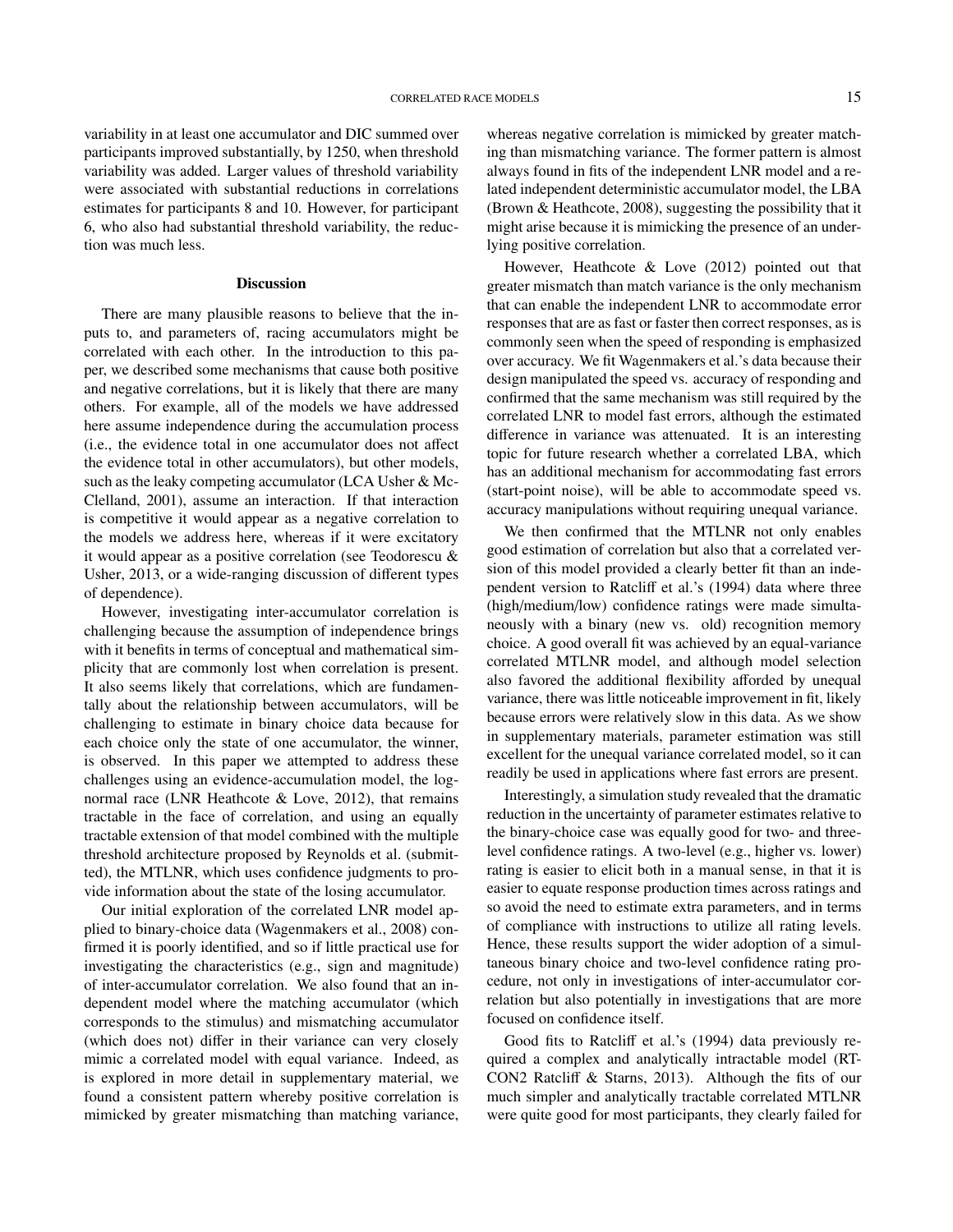

*Figure 9.* zROC plots for data averaged over participants (lines and open circles) with similarly averaged model fits based on 500 samples from the posterior per participant shown as clouds of small grey points. The left panel show fits for the without threshold variability and the right panel with threshold variability.

one participant. However, this misfit was largely ameliorated by allowing confidence thresholds to vary from trial to trial. Fortunately, this more flexible model remained analytically tractable. Overall, our results suggest that a correlated MTLNR model allowing for both unequal variance between accumulators and threshold variability has the potential to provide a comprehensive and practical new approach to investigations of confidence.

Our results supporting the necessity of correlation to model Ratcliff et al.'s (1994) data are consistent with those of Ratcliff & Starns (2013). In order to fit this data, they had to augment their RTCON model (Ratcliff & Starns, 2009), which had been successful in fitting a range of other confidence data sets, to allow for competitive interactions during accumulation. However, on average we found evidence for positive correlations, which are more consistent with an excitatory interaction rather than the competitive mechanism of RTCON2. That said, there were considerable individual differences, with a few participants estimated to have negative correlations in all conditions, a few to have mix of positive and negative and the remainder all positive, including a few with very strongly positive correlations. Such diversity is consistent with the LCA, which has been found to display

behavior ranging from competitive to mutually excitatory depending on individual differences in parameter estimates (Usher & McClelland, 2001). As discussed earlier, these individual differences are also consistent with differences in the balance of the effects of mechanisms that produce either negative or positive correlations when there is no interaction during accumulation.

In a recent investigation of a different type of correlation in the inputs to an evidence-accumulation model correlations between stimulus dimensions as characterized the multivariate generalization of signal-detection theory (GRT Ashby & Townsend, 1986)—Smith (2019) noted the practical advantages of models with analytic equations in terms of being able to efficiently fit and evaluate sets candidate models, as we have done here. He also noted the theoretical advantages in the insights into the way a model works that are often afforded by analytic prediction equations. We found this was the case with the MTLNR model without threshold variability, as we were able to show that its response-probability predictions, while also being constrained by RT measurements, match those of the simple unidimensional Gaussian signal-detection theory that has been widely applied to response-probability data.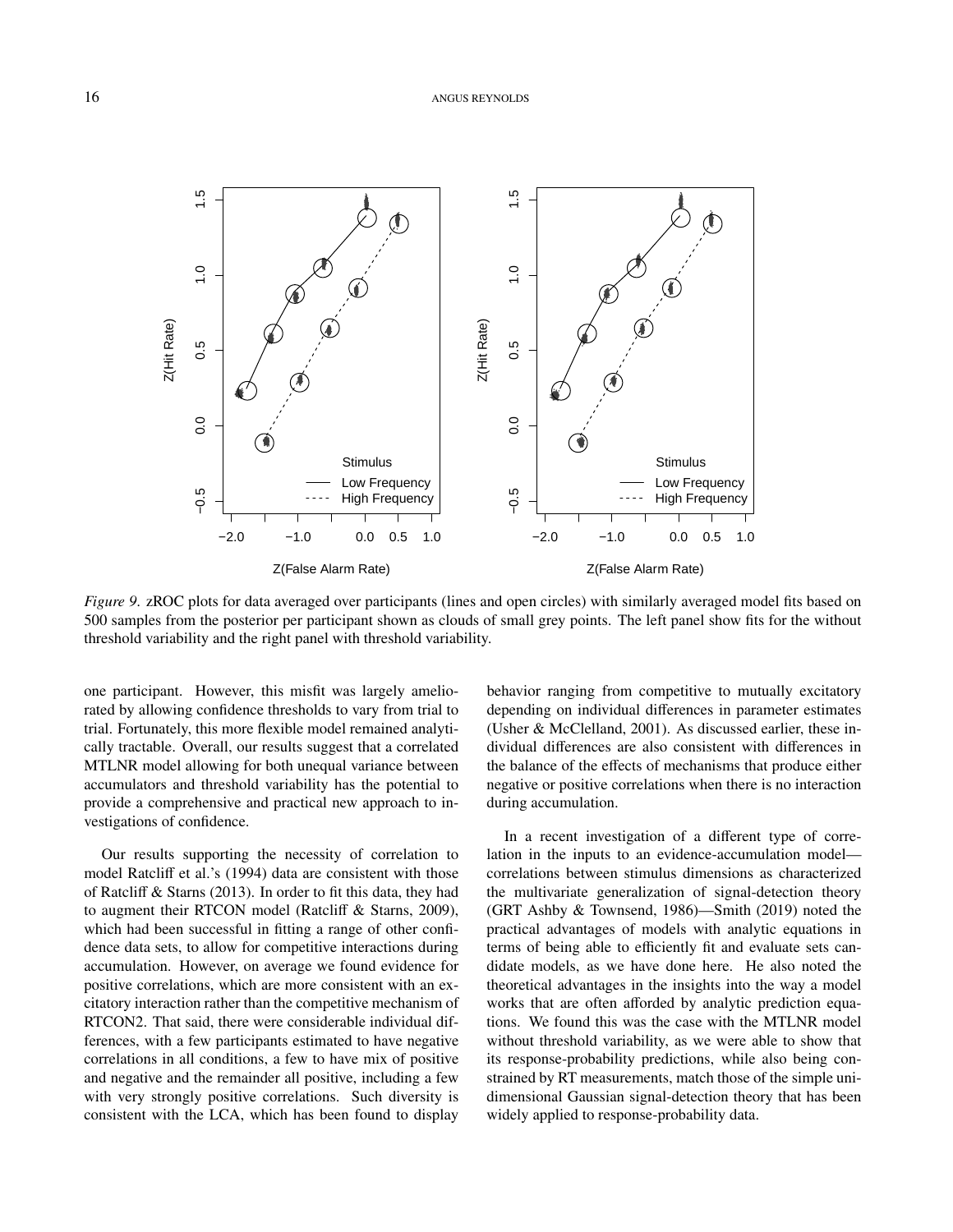This relationship not only provides insights into the way the model works, but also shows that its predictions are quite constrained. Such constraint makes the model highly testable, and provides a reference for understanding the effects of additional mechanisms. This reference allowed us to understand how threshold variability is important in modeling non-linear zROCs. We note, however, that further mechanisms may be required to accommodate unusual zROC patterns displayed by some participants, such as random responding as originally suggested by Ratcliff et al. (1994). Further mechanisms may also be required to accommodate unusual patterns in the relationship between confidence and RT. For example, RT decreases as confidence increases for most participants, but a few participants in Ratcliff & Starns (2009) had fast low confidence responses. Complex and flexible models such as RTCON are able to accommodate such exceptions, but at the cost of not making any clear predictions about the pattern displayed by the majority of participants.

Related to the latter point, a further insight that was afforded by analysis of the MTLNR model is in regard to the effect of correlation on the relationship between RT and confidence. A negative correlation is associated with a strong inverse relationship between RT and confidence (i.e., RT decreases as confidence increases). Indeed, when the correlation is near negative one there is little overlap in RT distributions for adjacent confidence ratings. In practice, overlap is usually quite marked, so this is likely the reason for an absence of very strong negative correlation estimates in our fits. When independence holds, there is still a negative relationship, but as the correlation becomes strongly positive the relationship disappears entirely. Overall, this pattern is consistent with the variable but mostly inverse relationship observed between confidence and RT. Correlation cannot, however, reverse the relationship between confidence and RT, suggesting that it cannot explain fast low-confidence responses, and so an extra mechanism will be required for such cases. However, this also means that the MTLNR model is constrained to generally predict an inverse relationship between confidence and RT.

These considerations also shed light on ROC analyses based on RT rather than confidence, which suggest that RT carries information about memory strength in recognition paradigms (Weidemann & Kahana, 2016). Perhaps surprisingly then, two of the 11 participants we fit had very strong positive correlations, suggesting that their RT carried little or no information about memory strength. However, for the remainder this was not the case, although consistent with Weidemann & Kahana's results, the average positive correlations indicate that RT usually carries less information than confidence ratings. In any case, strong individual differences in correlation suggest that a model-based approach, such as the one used here, may be necessary if RT information is to be useful in augmenting confidence ratings when assessing the quality of memory on an individual basis. Including relative threshold variability into the model also weakens the relationship between decision time and confidence, causing estimates of correlation to decrease for some subjects.

Although the simplicity of the LNR affords advantages, it comes with some limitations. Foremost is its inability to differentiate accumulation rate effects from the effects of the distance between the start and end points of accumulation. Although present in the model conceptually, the parameters governing these different processes interact linearly and so are not separately identified without imposing further constraints. Hence, any attempt to investigate differences in correlations between these processes will require another approach. One possibility is to specify and estimate the parameters of structural relationships that imply correlations, such as those corresponding to criterion referenced inputs that specify rates, or global fluctuations in rates or thresholds. Identification of the parameters of such mechanisms will depend on appropriate design constraints in terms of rate mechanisms that will most likely possible in perceptualchoice paradigms (i.e., where it is possible to specify the mapping between objective stimulus values and subjective magnitudes, see van Ravenzwaaij et al., 2019).

A second approach to this issue is to implement a multiple-threshold balance-of-evidence mechanism within the a model such as the LBA that intrinsically provides separate estimates of rates and other parameters. Reynolds et al. (submitted) took this approach, which could be extended from independent to dependent racing accumulators like those used here. Fortunately, the correlated case of the LBA-MTR requires only one-dimensional numerical integration.

Although slow, such integration is usually quite stable, and so that approach may provide a fruitful avenue for future research. Another issue likely requiring numerical integration is variability in non-decision time. If such variability affects both accumulators equally, as seems most likely, it will make correlation estimates more positive if its effects are not explicitly modeled, but the degree to which this occurs depends on the magnitude of the non-decision variability relative to variability in the decision process. When Heathcote & Hayes (2012) estimated the range of uniform non-decision time variability for the LBA in a lexical-decision data set it was a relatively modest 0.1s, suggesting that any positive inflation of correlation would be modest. We report results in supplementary materials that support only modest inflation of MTLNR correlation estimates for non-decision magnitudes of a similar size. However, inflation can be larger for more substantial non-decision time variability. Clearly, more work is required to investigate this, and other potential influence on correlation estimates. Although the work presented represents only a first step in this enterprise, we hope that the tractable models that we have developed will provide both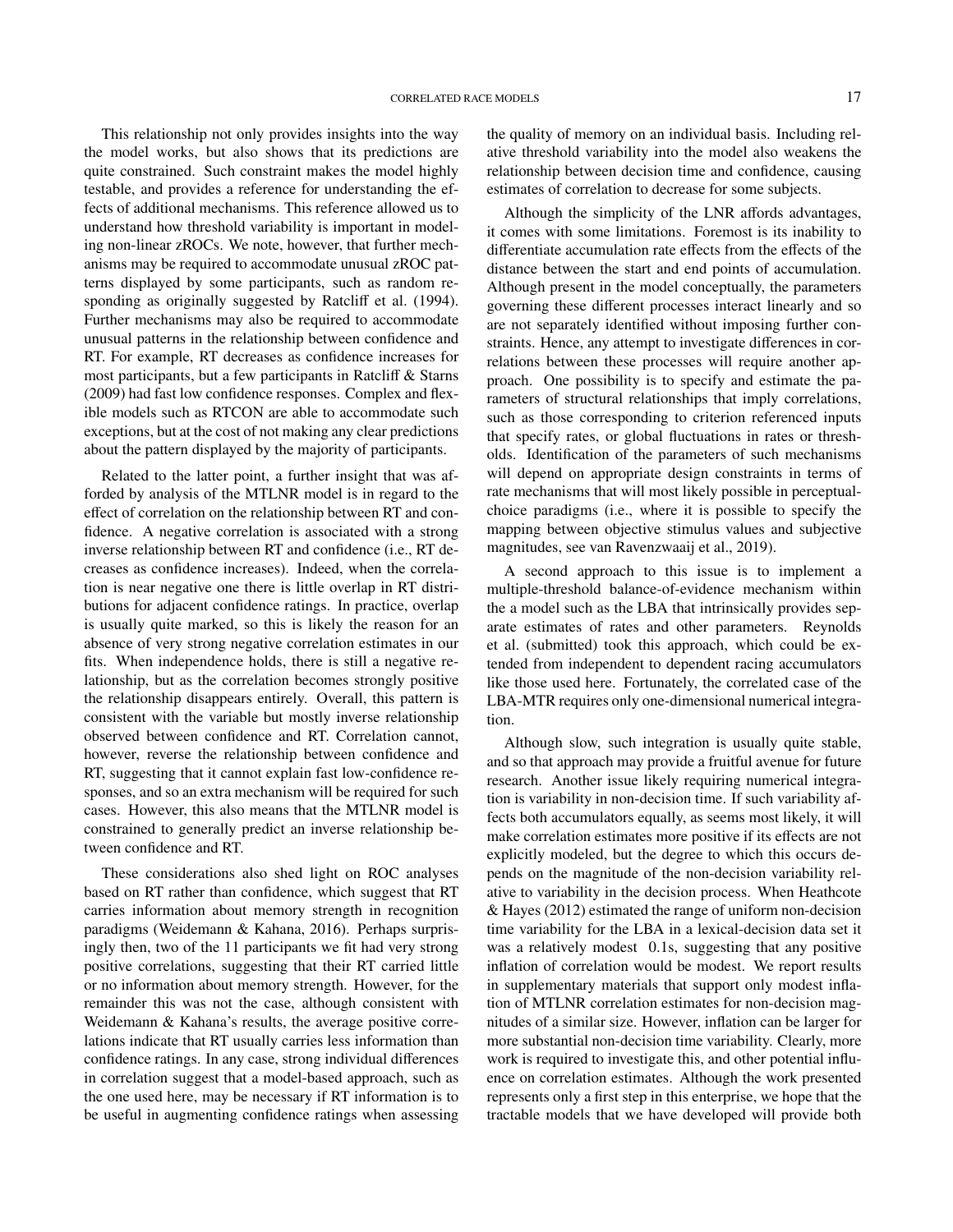benchmarks and useful tools for future investigations.

In closing, we note that, even without augmentations such as correlations and threshold variability, it seems likely that the MTLNR model, and indeed the general multiplethreshold approach to confidence ratings, has more flexibility than the balance-of-evidence hypothesis on which it is based. This occurs through the threshold parameters by which it produces discrete responses. Pleskac & Busemeyer (2010) argued that a balance-of-evidence model instantiated with a counter or accumulator model such as the LBA may not be able to account for the the effects of speed emphasis, because a reduction in decision thresholds also reduces the maximum possible difference in evidence, predicting a reduction in both overall confidence and the variability of confidence ratings. Multiple threshold models are not so constrained; if confidence threshold settings can also be modified by speed emphasis, which seems quite plausible. In future research, we plan to investigate this issue by applying the model to data with both a speed vs. accuracy manipulation like the first data set we examined here, but also with confidence ratings like the second data set so that model parameters are estimable.

#### References

- Ashby, G., F, & Townsend, T., J. (1986). Varieties of perceptual independence. *Psychological Review*, *93*, 154–179.
- Basu, A., & Ghosh, J. (1978). Identifiability of multinormal and other distributions under competing risk models. *Journal of Multivariate Analysis*, *8*, 413-429.
- Benjamin, A. S., Diaz, M., & Wee, S. (2009). Signal detection with criterion noise: Applications to recognition memory. *Psychological Review*, *116*(1), 84–115.
- Boag, R. J., Strickland, L., Loft, S., & Heathcote, A. (2019). Strategic attention and decision control support prospective memory in a complex dual-task environment. *Cognition*, *191*.
- Bogacz, R., Brown, E., Moehlis, J., Holmes, P., & Cohen, J. D. (2006). The physics of optimal decision making: a formal analysis of models of performance in two-alternative forced-choice tasks. *Psychological review*, *113*(4), 700.
- Brown, S. D., & Heathcote, A. (2005). Practice Increases the Efficiency of Evidence Accumulation in Perceptual Choice. *Journal of Experimental Psychology: Human Perception and Performance*, *31*(2), 289–298.
- Brown, S. D., & Heathcote, A. (2008). The simplest complete model of choice response time: linear ballistic accumulation. *Cognitive psychology*, *57*(3), 153–178.
- Brown, S. D., Marley, A. A. J., Donkin, C., & Heathcote, A. (2008). An integrated model of choices and response times in absolute identification. *Psychological Review*, *115*(2), 396–425.
- Carandini, M., & Heeger, D. J. (2011). Normalization as a canonical neural computation. *Nature Reviews Neuroscience*, *13*(1), 51–62.
- Donkin, C., & Brown, S. D. (2018, June). Response Times and Decision-Making. In E.-J. Wagenmakers (Ed.), *The stevens handbook of experimental psychology and cognitive neuroscience.*
- Dutilh, G., Forstmann, B. U., Vandekerckhove, J., & Wagenmakers, E.-J. (2013). A diffusion model account of age differences in posterror slowing. *Psychology and Aging*, *28*(1), 64–76.
- Glanzer, M., Hilford, A., & Maloney, L. T. (2009). Likelihood ratio decisions in memory: Three implied regularities. *Psychonomic Bulletin* & *Review*, *16*(3), 431–455.
- Heathcote, A. (2003). Item Recognition Memory and the Receiver Operating Characteristic. *Journal of Experimental Psychology: Learning, Memory, and Cognition*, *29*(6), 1210–1230.
- Heathcote, A. (2004). Fitting Wald and ex-Wald distributions to response time data: An example using functions for the S-PLUS package. *Behavior Research Methods*, *36*, 678–694.
- Heathcote, A., & Hayes, B. (2012). Diffusion versus linear ballistic accumulation: different models for response time with different conclusions about psychological mechanisms? *Canadian Journal of Experimental Psychology*, *66*(2), 125–136.
- Heathcote, A., Lin, Y.-S., Reynolds, A., Strickland, L., Gretton, M., & Matzke, D. (2019). Dynamic models of choice. *Behavior research methods*, *51*(2), 961–985.
- Heathcote, A., & Love, J. (2012, August). Linear deterministic accumulator models of simple choice. *Frontiers in Pschology*, *3*(292).
- Kellen, D., Klauer, K. C., & Singmann, H. (2012). On the measurement of criterion noise in signal detection theory: The case of recognition memory. *Psychological Review*, *119*(3), 457–479.
- Kvam, P. D. (2019). A geometric framework for modeling dynamic decisions among arbitrarily many alternatives. *Journal of Mathematical Psychology*, *91*, 14–37.
- Leite, F. P., & Ratcliff, R. (2010, January). Modeling reaction time and accuracy of multiple-alternative decisions. *Attention, Perception,* & *Psychophysics*, *72*(1), 246–273.
- Leite, F. P., & Ratcliff, R. (2011). What cognitive processes drive response biases? A diffusion model analysis. *Judgment and Decision Making*, *6*(7), 651–687.
- Logan, G. D., Van Zandt, T., Verbruggen, F., & Wagenmakers, E.- J. (2014). On the ability to inhibit thought and action: General and special theories of an act of control. *Psychological Review*, *121*(1), 66–95.
- Mueller, S. T., & Weidemann, C. T. (2008, June). Decision noise: An explanation for observed violations of signal detection theory. *Psychonomic Bulletin* & *Review*, *15*(3), 465–494.